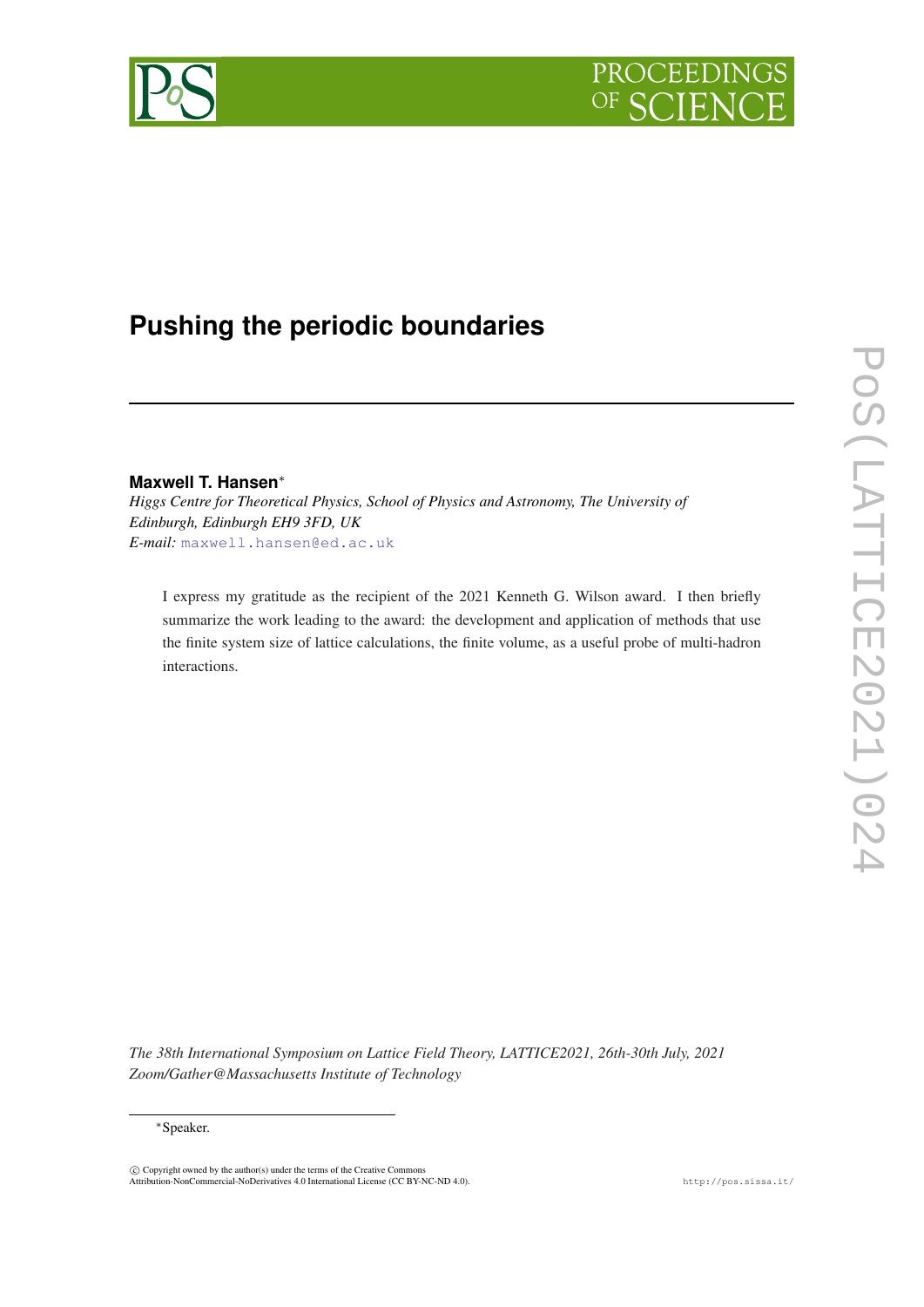# 1. Kenneth G. Wilson Award

It is a great honor to receive the *Kenneth G. Wilson award for Excellence in Lattice Field Theory*. Indeed it is already a huge honor just to be a part of the vibrant, positive and forwardthinking research community surrounding lattice field theory. I am consistently impressed by the rapid progress that our field is making and by the range of expertise that comes together to make modern lattice calculations possible. I am acutely aware that my contributions have been to one very specific part of the broad landscape of ideas and methods driving our field. I would like to thank the community and the selection committee for acknowledging my contribution.

I would also like to thank my many collaborators. I will refrain from listing everyone here, but to the incredible group of scientists with whom I have worked and continue to work: Thanks for your patience, for the opportunity to learn from your expertise, for inspiring and motivating, and for making scientific collaboration such a thoroughly enjoyable experience. I will single out two of you: First, Steve Sharpe, you were an exceptional PhD advisor and continue to be an exceptional collaborator. Thank you for helping me to hit the ground running and for setting a standard of mentorship and advising that I will strive to emulate in the years to come. Second, Raúl Briceño, you introduced me to your vision of inexhaustible research directions at a time when I really needed that sort of kick, and you would not give up on convincing me to collaborate with you. Working with you over the past near-decade has been a blast. I would further like to acknowledge the phenomenal work environments of the University of Washington (Seattle), the University of Mainz, CERN and the University of Edinburgh.

In the following, I give a (likely somewhat personally biased) overview of the finite-volume methods being developed and applied in lattice calculations of multi-hadron processes. I have decided not to worry about explicitly stating where I was involved, allowing the references to give credit to my work and the work of many others. The message I hope to convey is that finite-volume effects give a remarkable handle on a wide range of scattering and transition amplitudes, and that our knowledge of these relations as well as our ability to apply them in lattice calculations has matured dramatically in recent decades. This is due to an enormous number of contributions from a significant fraction of this community.

# 2. The finite volume

Numerical lattice QCD calculations are necessarily performed in a finite Euclidean spacetime. Often one designs the calculation in a finite four-dimensional spacetime geometry of type  $T \times L^3$ , where the temporal extent *T* is longer than the three equal spatial extents *L*. The most common set-up is to apply periodic boundary conditions on the quarks and gluons in the three spatial directions and anti-periodic (periodic) boundary conditions on the quarks (gluons) in the Euclidean time direction. Important exceptions exist to this approach, including non-cubic spatial volumes and anti-periodic or twisted boundary conditions.

#### 2.1 History and status of the formalism

The role of the Euclidean signature and the finite volume depends on the observable. In the case of quantities such as masses and decay constants, expressable as matrix elements involving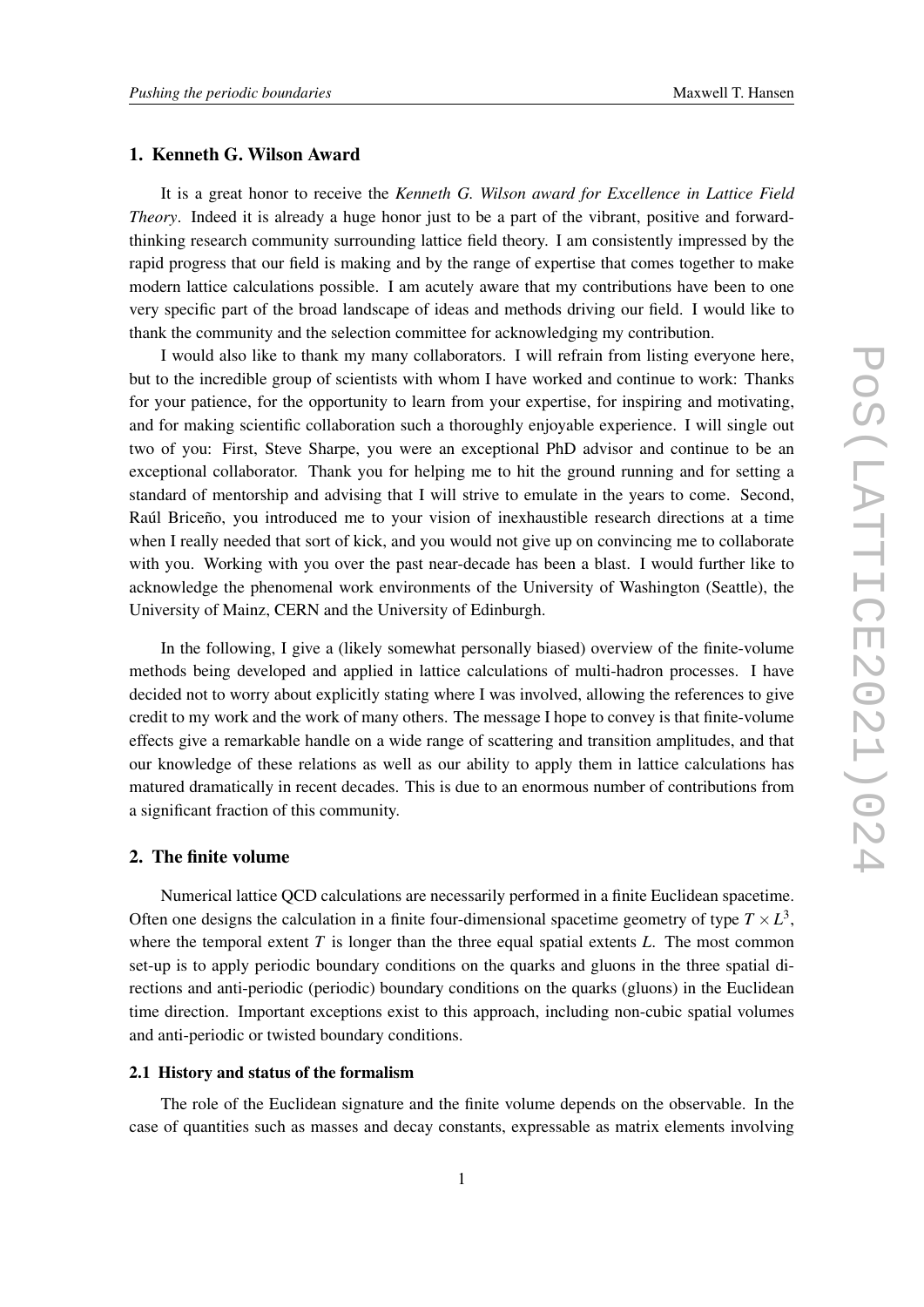local currents and single-hadron states, one can define a useful fit to a Euclidean correlation function that gives a  $T \times L^3$ -estimator of the desired observable, also depending on the lattice spacing and the quark masses of the calculation. Then, just as one aims to extrapolate to the continuum limit and to the physical quark-mass values, one must also extrapolate  $T, L \rightarrow \infty$  to reach the physical prediction. For such single-hadron observables, the difference between the  $T \times L^3$ -estimator and the targeted infinite-volume observable is exponentially suppressed, often falling as  $e^{-M_{\pi}T}$ and  $e^{-M_{\pi}L}$  where  $M_{\pi}$  is the physical pion mass. In this case, the finite-volume effects are often a percent-level source of systematic uncertainty and, in many cases, are a subdominant contribution to the error budget. The formal understanding of such exponentially suppressed volume effects in lattice QCD was pioneered by Lüscher [1] and has since been re-visited and extended by many authors  $[2-25]$ . Many quantities considered by the Flavo(u)r Lattice Averaging Group (FLAG) have exponentially suppressed volume effects and the FLAG report [26] also contains specific standards on the rigorous treatment of these effects.

The situation is quite different for observables defined with multi-hadron states, including scattering amplitudes such as  $\pi \pi \to \pi \pi$  and decay and transition amplitudes such as  $K \to \pi \pi$  and  $\pi\gamma \to \pi\pi$ . For these quantities, a direct extraction of a useful finite-volume estimator from the Euclidean correlator is very challenging  $[27]$ <sup>1</sup>. With this limitation in mind, the community has made great progress by using the finite volume as a tool rather than an unwanted artifact. In particular, the finite spatial volume discretizes the spectrum such that one can define a set of energies  $E_n(L)$  (for  $n = 0, 1, 2, \dots$ ) and matrix elements of local currents  $\langle n, L | \mathcal{J} | n', L \rangle$ . It is possible to relate this non-perturbative low-energy information describing QCD in a box to the non-perturbative low-energy information that is extracted experimentally: multi-hadron amplitudes.

This program was initiated in the context of lattice QCD by Lüscher,<sup>2</sup> who developed a general formalism for extracting elastic  $\pi \pi \to \pi \pi$  scattering amplitudes from  $\pi \pi$  finite-volume energies (assuming the scattering energy is below the four-pion threshold) [38–41] and by Lellouch and Lüscher, who developed the closely related formalism for extracting the  $K \to \pi \pi$  decay amplitudes from finite-volume matrix elements [42]. The original formulas have since been extended to more general systems. On the side of relating energies to scattering amplitudes this has included extensions to describe multiple two-particle channels of both identical and non-identical, potentially non-degenerate particles with any intrinsic spin, and to accommodate a range of geometries and boundary conditions as well as non-zero spatial momentum in the finite-volume frame [43–64]. Examples covered by these extensions include  $\pi K \to \eta K$ ,  $\pi \pi \to K\overline{K}$ ,  $N\pi \to N\pi$  and  $\rho \rho \to \rho \rho$ where in the final case the quark masses must be taken sufficiently heavy that the  $\rho$  becomes a stable particle. In these extensions, the formulas only rigorously hold at energies for which no three- or four-particle channels are open, and only up to neglected, exponentially suppressed volume effects.

The situation is similar for  $0 \stackrel{\sqrt{5}}{\rightarrow} 2$  and  $1 \stackrel{\sqrt{5}}{\rightarrow} 2$  transition amplitudes. Here the inputs are both finite-volume energies and matrix elements and the formalism accommodates the same types of two-particle systems as described above, together with generic local currents that may inject energy and momentum into the system [56–58, 65–69]. Example processes covered by this formalsim

<sup>&</sup>lt;sup>1</sup>See, however, Refs. [28–36] and the discussion in the final section here.

<sup>&</sup>lt;sup>2</sup>See also early work by Huang and Yang in which the two-particle scattering length arises in coefficients of the large-volume expansion of the finite-volume multi-boson ground-state energy [37].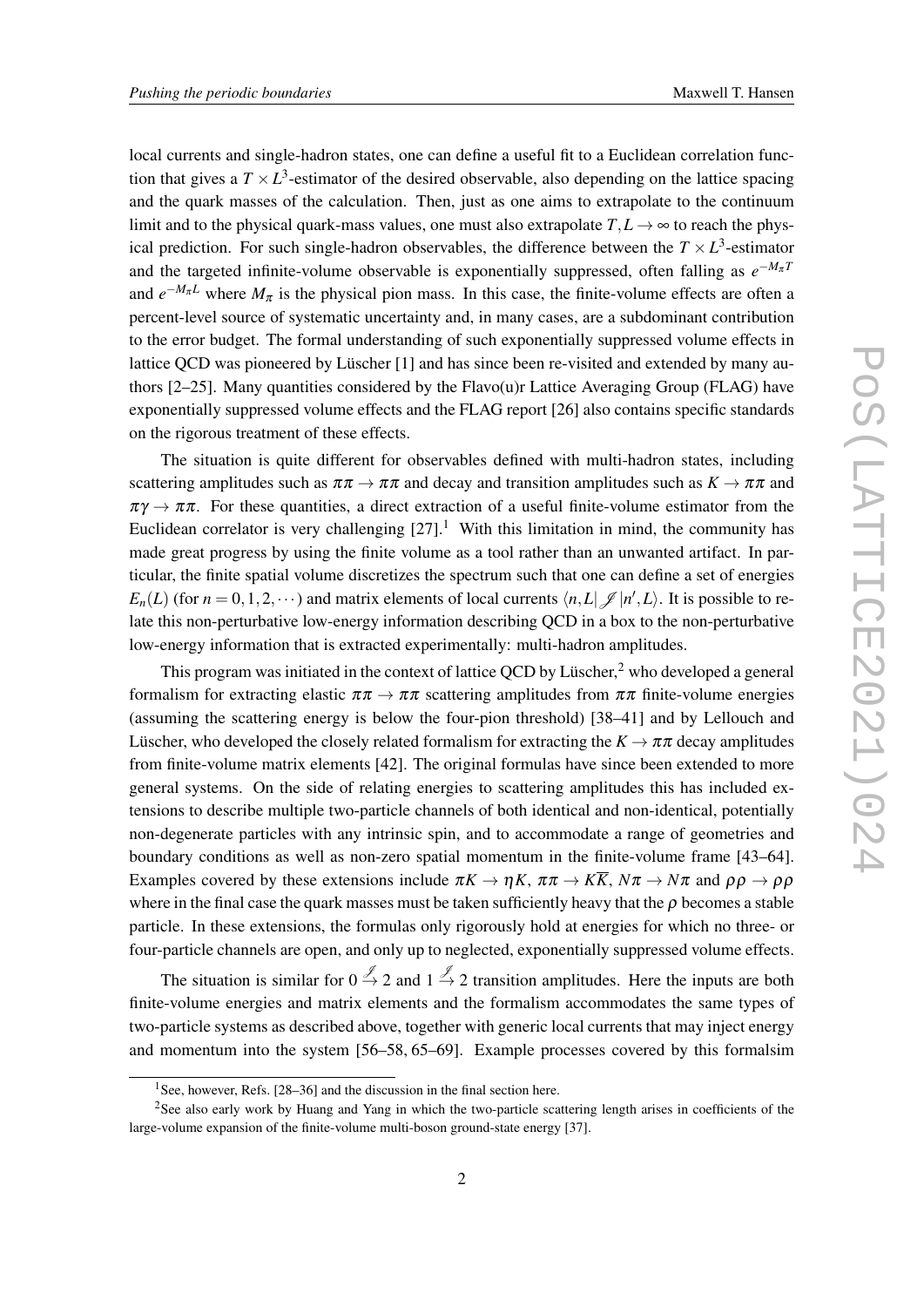<span id="page-3-0"></span>

**Figure 1:** Triangle diagrams contributing to both  $2 \stackrel{\circ}{\rightarrow} 2$  transition amplitudes (left) and  $3 \rightarrow 3$  scattering amplitudes (right). In both cases the external grey discs as well as the lines forming the triangles represent low-energy degrees of freedom, e.g. pions in QCD. The vertical wavy line in the left panel represents the external current and the white circles represent vertex functions. In both cases, the internal kinematics can be chosen such that the integral over the loop momentum includes contributions where the three internal legs are arbitrarily close to the mass shell. This leads to new types of singularities in the physical amplitudes and these must also be addressed in the finite-volume formulae for extracting these observables [72, 99–107].

include  $\gamma^* \to \pi \pi$ ,  $\pi \gamma^* \to \pi \pi$ ,  $K \gamma^* \to K \pi$ ,  $B \to \rho \ell^+ \ell^- \to \pi \pi \ell^+ \ell^-$  and  $N \gamma^* \to N \pi$ , where  $\gamma^*$  is a virtual photon and  $\ell^+\ell^-$  a pair of leptons.

Important progress has also been made in cases where a third effective degree of freedom is present. This falls into two categories:  $2 \stackrel{\ell}{\rightarrow} 2$  matrix elements and  $2 \rightarrow 3$  and  $3 \rightarrow 3$  scattering amplitudes. Similarities exist between the two types of processes because both contain trianglediagram contributions as shown in Fig. 1. For the case of  $2 \stackrel{\ell}{\rightarrow} 2$ , the method to extract the amplitudes from finite-volume information has been developed for identical scalar particles [57, 70–75]. This specifically applies to the  $\pi\pi \to \gamma\pi\pi$  amplitude as well as the form factor  $\rho\gamma^* \to \rho$  in which the non-stable nature of the  $\rho$  resonance is rigorously accommodated. For the case of  $2 \rightarrow 3$  and  $3 \rightarrow 3$  amplitudes the formal methods have been extended to nearly all types of non-degenerate and non-identical scalar channels [76–95]. Accessible channels today include  $\pi^+\pi^+\pi^+ \to \pi^+\pi^+\pi^+$ ,  $(\pi \pi \pi)_{I=0} \to (\rho \pi)_{I=0} \to \omega \to (\rho \pi)_{I=0} \to (\pi \pi \pi)_{I=0}$  and  $\pi \pi K \to \pi \pi K$ <sup>3</sup>. The generalization for coupled channels and spinning particles is still outstanding.

Three additional classes of observables deserve mention: First,  $1 \stackrel{\mathscr{J}}{\rightarrow} 3$  transitions such as  $K \to \pi \pi \pi$  or  $\mathscr{J} \to \pi \pi \pi$  where  $\mathscr{J}$  is a generic local operator, e.g. an axial or vector current. The formal methods to extract these types of observables from finite-volume energies and matrix elements have also been developed, only last year, and already by two competing groups [108,109]. Second, methods have been presented to extract long-range matrix elements relevant for the neutral kaon mass difference and long-distance contributions to  $K \to \pi \ell^+ \ell^-$ , as well as as Compton scattering of the pion  $(\pi \gamma^* \to [\pi \pi, K\overline{K}] \to \pi \gamma^*)$  and nucleon  $(N\gamma^* \to N\pi \to N\gamma^*)$ , and double- $\beta$  decays of QCD-stable hadrons [110–118]. Third, and finally, the increased precision of lattice QCD calculations has recently lead to the inclusion of isospin-breaking effects including QED. This introduces extensive finite-volume complications related to the fact that the photon is a massless low-energy degree of freedom. The field is already much too extensive to survey in a few sentences but, in the spirit of this overview, I would be remiss to not mention work focusing on QED corrections to

<sup>&</sup>lt;sup>3</sup>In the context of three-particle effects it is useful to note that three frameworks have been presented by competing groups. These are equivalent where comparable in the sense that the same infinite-volume scattering amplitudes predict the same finite-volume energies. They differ in the intermediate quantities that are used and in the framework of the derivation. See Refs. [92, 96–98] for detailed comparisions.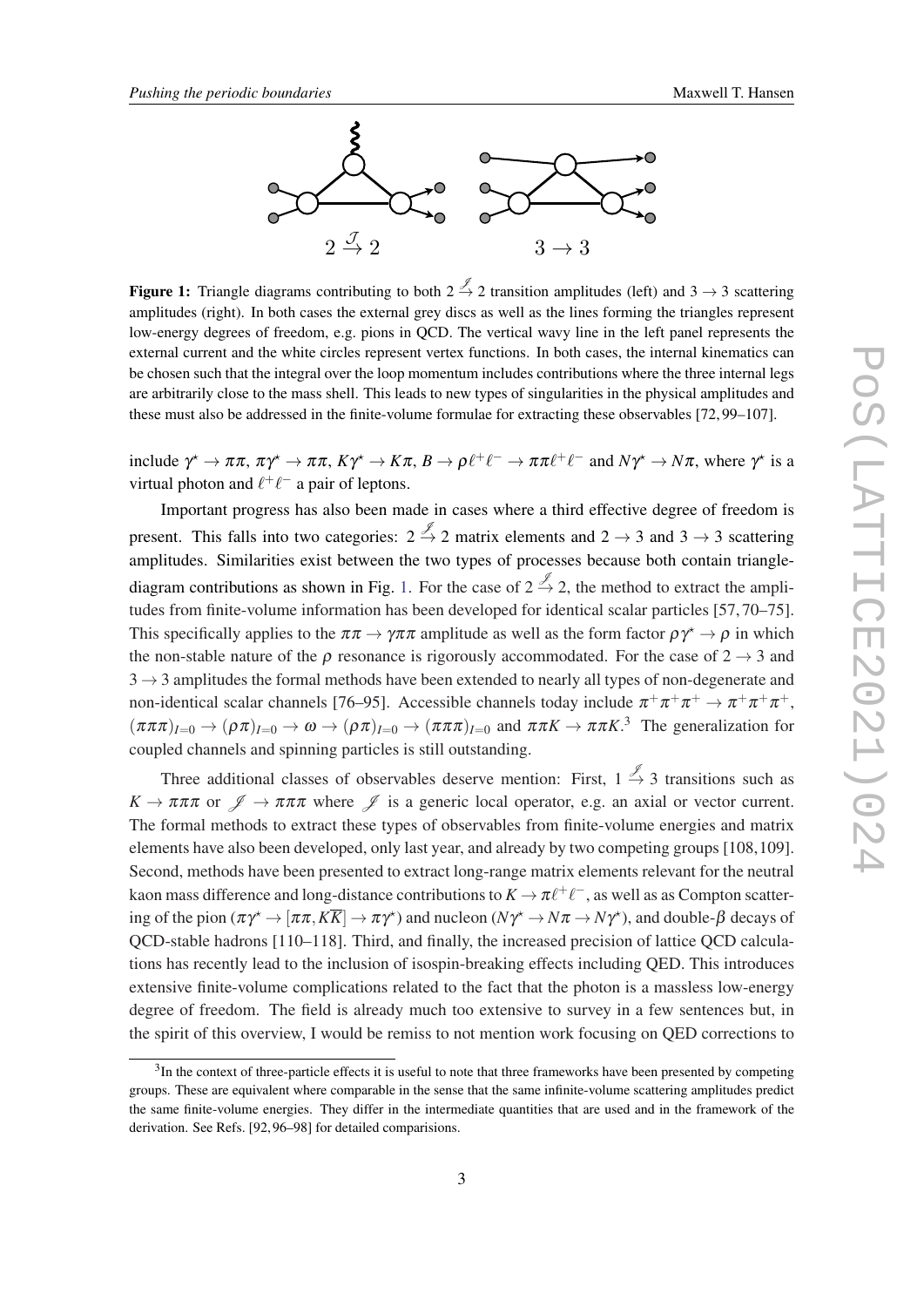multi-hadron process, see Refs. [119–121].

At this stage it seems safe to expect that a general framework for  $n \to n'$  and  $n \stackrel{g}{\to} n'$ , for  $n, n' \leq 3$  should be available soon, where generic coupled channels of two- and three-particle states are understood. In fact, taking a slightly more optimistic stance, a fully general framework for any number of channels with any number of particles does not seem unreasonable. With such a methodology in place, it will be possible to quantitatively assess the feasibility of a given multihadron lattice calculation. To give a bit more substance to these speculations, in the next section I give a summary of the general derivation strategy used to develop many of these relations and also comment on recent applications of the formulae.

#### 2.2 Derivations and applications

Here I completely focus on the types of finite-volume formalism that I have been involved in developing and extending. The majority of the work follows a basic paradigm established in Ref. [38] and emphasized more explicitly in subsequent work, e.g. Refs. [45, 67, 69, 71, 79].

The first step is to represent the process of interest in a skeleton expansion of Feynman diagrams. In particular, one can give a diagrammatic representation of both the physical infinitevolume observable and a closely related finite-volume quantity. In the case of  $2 \rightarrow 2$  scattering the finite-volume object is any two-point function built from operators with the same internal quantum numbers as the two-hadron states. The details of the operators are irrelevant as only the finitevolume pole positions are of interest. These give the energies  $E_n(L)$ , which can then be related to the scattering amplitude. A similar approach is applied for  $2 \rightarrow 3$  and  $3 \rightarrow 3$  scattering amplitudes. For  $1 \stackrel{\mathcal{J}}{\rightarrow} 2$  and  $2 \stackrel{\mathcal{J}}{\rightarrow} 2$  transition amplitudes one considers three-point functions. These lead to formal expressions for the finite-volume matrix elements that can be related to the infinite-volume amplitudes.

The propagators in both the finite- and infinite-volume Feynman diagrams correspond to the low-energy degrees of freedom, the hadrons in QCD. One envisions a generic effective field theory including all interactions allowed by the symmetries, but the construction is agnostic to any details of couplings or power-counting schemes. Instead, the diagrams are formally grouped into a skeleton expansion of irreducible vertex functions (for example Bethe-Salpeter kernels) and fully dressed propagators. The defining approach here is to identify diagrammatic building blocks that have only exponentially suppressed *L* dependence, which is neglected in the derivation. To this end, one naturally makes use of the different Feynman rules for finite-volume vs. infinite-volume quantities. In momentum space, the only distinction is in the treatment of loop momenta. While these are integrated over all real values in infinite volume, the finite-volume boundary conditions restrict the spatial modes to a discrete set: all integer-vector multiples of  $(2\pi/L)$ . Thus the business of studying finite-volume effects amounts to comparing the results of summing and integrating the loops for various types of diagrams. One can show that the power-like *L* dependence of interest only arises from the parts of Feynman diagrams that can "go on shell". For the case of  $2 \rightarrow 2$  scattering, for example, the center-of-mass energy is restricted to values for which only two-particle states can propagate. Then the relevant skeleton expansion takes the form shown in Fig. [2](#page-5-0).

The final step is to express the finite-volume Feynman diagrams in terms of infinite-volume diagrams together with residues. These separations consistently lead to geometric series that can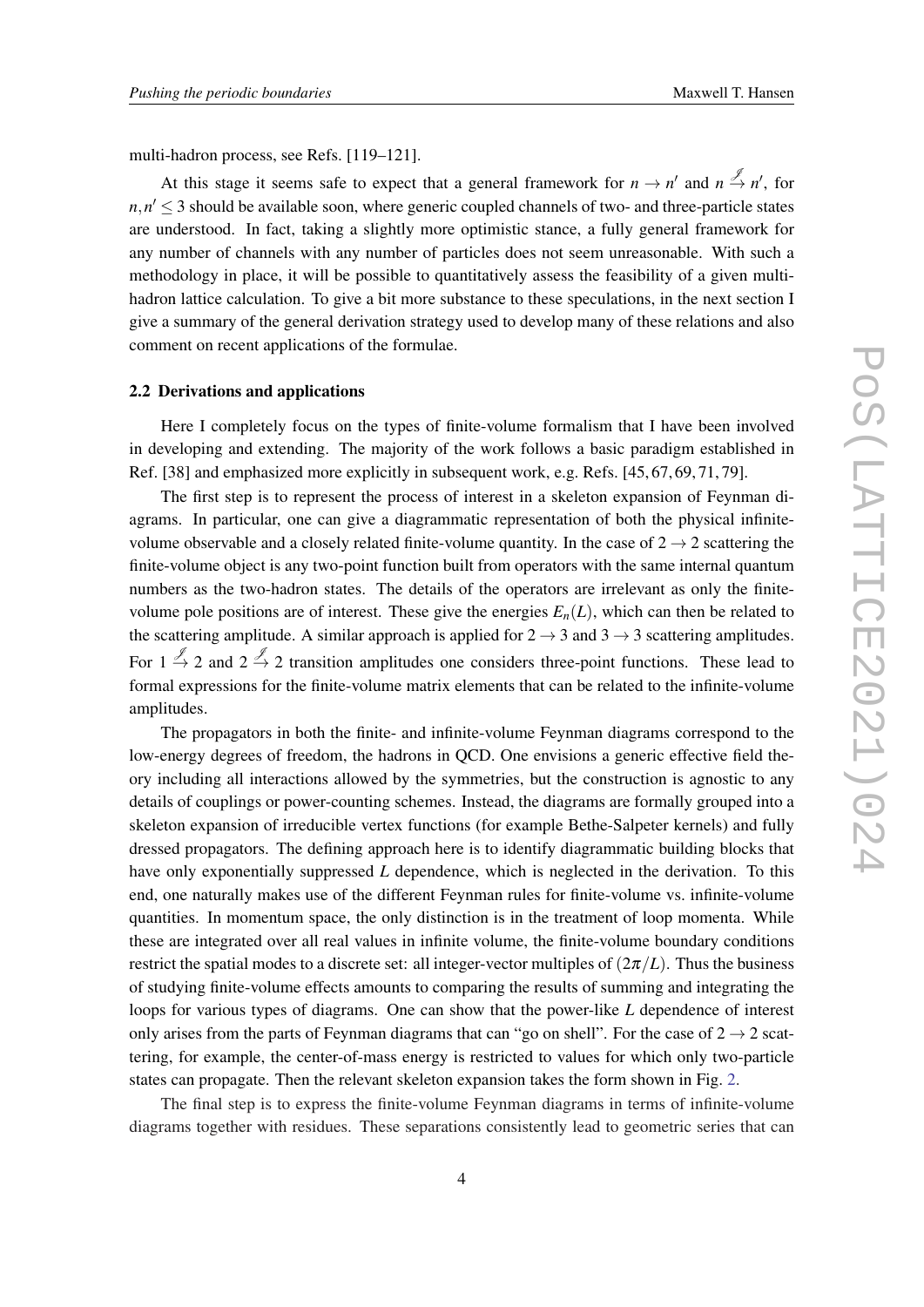<span id="page-5-0"></span>

Figure 2: Example of the skeleton expansion entering the finite-volume derivations here for the case of  $2 \rightarrow 2$  scattering. The internal lines with black squares are fully dressed propagators corresponding to lowenergy degrees of freedom, e.g. pions or more generally hadrons in QCD. The grey circles represent Bethe-Salpeter kernels which are defined such that the geometric series shown includes all possible underlying Feynman diagrams with four external legs. The utility of this expansion is that, in the low-energy regime for which only two-particle states can propagate, the Bethe-Salpeter kernels have exponentially suppressed *L* dependence. Thus the power-like volume-effects are identified from the two-particle loops shown explicitly.

be summed into a closed form, and the result is an expression relating the relevant finite-volume quantities (either energies or matrix elements) to infinite-volume observables, via known geometric functions. In the case of  $2 \stackrel{\mathscr{J}}{\rightarrow} 2$  and  $3 \rightarrow 3$  amplitudes, these relations rely on an intermediate infinite-volume quantity, in which the triangle singularities of Fig. [1](#page-3-0) are removed. An inherent ambiguity arises in how such singularities are separated so that the relation between the finitevolume energies and the intermediate quantity (as well as the intermediate quantities themselves) are scheme dependent. However the formalism also provides the scheme-dependent relation to the final physical scattering amplitude, which is again unambiguous.

It is important to stress that there is an underlying physical principle that makes it highly plausible, at the very least, that these types of derivations should generally work for all types of physical amplitudes. The dominant finite-volume effects arise from those intermediate states within diagrams that can propagate arbitrarily far through the periodic boundaries. These are longlived intermediate states, and in the heuristic spirit of the time-energy uncertainty principle, this translates to states built from nearly on-shell particles, particles with four-momenta satisfying  $p^2$  = m<sup>2</sup>. This can be made rigorous by studying the differences between finite-volume momentum sums and infinite-volume momentum integrals within Feynman diagrams. Only singularities associated with on-shell particles generate power-like *L* dependence in these differences and, expanding about the singular point, one finds that only the on-shell Feynman diagrams contribute in the final results.

Note that, from this argument, one expects the power-like *L* dependence to be determined by some combination of on-shell Feynman diagrams, but it is not immediately obvious that one should obtain the unique combination defining the physical scattering amplitude. Again this is addressed by explicitly working through all contributions, but from a high-level perspective one can argue that any other result would be quite surprising. Since the finite-volume energies  $E_n(L)$  are physical observables of the underlying theory, their value cannot be sensitive to any details of the generic low-energy effective theory. Generally speaking, a non-standard combination of diagrams would introduce an unphysical dependence on exactly these details.

Two important caveats to the discussion above should be mentioned. First, as already stressed, for  $2 \stackrel{\mathscr{J}}{\rightarrow} 2$  and  $3 \rightarrow 3$  amplitudes, the finite-volume information is most directly related to an intermediate quantity. The difference between this and the physical amplitude depends on physically observable sub-processes. In the case of the two-to-two transition amplitude one obtains formfactor dependence (1  $\stackrel{\mathscr{J}}{\rightarrow}$  1 as a subprocess of 2  $\stackrel{\mathscr{J}}{\rightarrow}$  2) and in the case of three-to-three scattering the sub-process is the two-particle amplitude ( $2 \rightarrow 2$  as a subprocess of  $3 \rightarrow 3$ ). Second, there is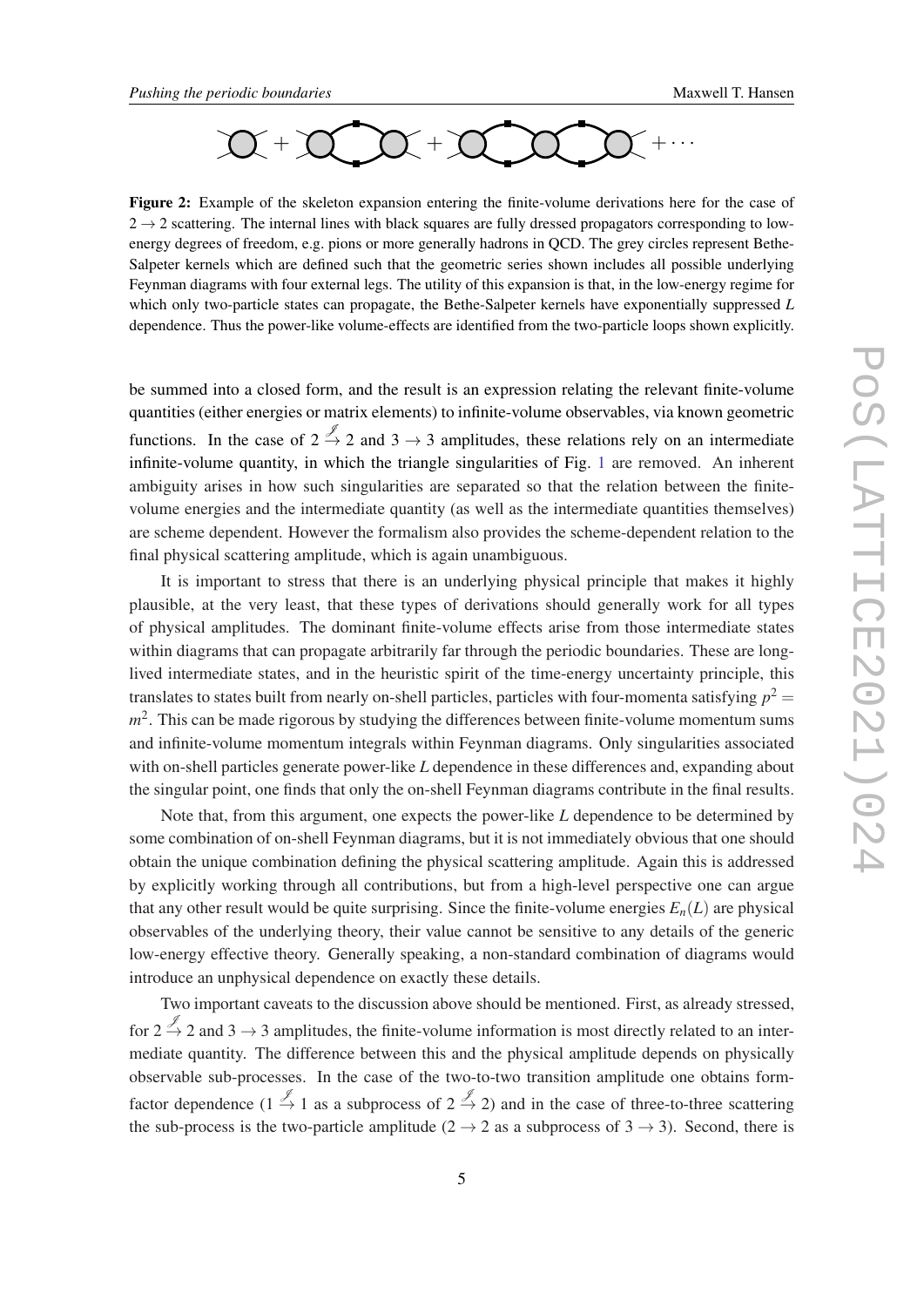no obvious reason why the finite-volume energies should only depend on scattering observables for physical scattering energies, i.e. those realized in experiment. In fact, Ref. [1] already showed that the  $2 \rightarrow 2$  scattering amplitude, analytically continued to the complex plane, dictates the exponentially suppressed *L*-dependence of the pion mass. The separation between experimentally accessible quantities in the power-like *L* dependence and non-accessible quantities in *e* <sup>−</sup>*M*π*<sup>L</sup>* dependence is blurred in the formalism for more complicated amplitudes. In particular, the  $3 \rightarrow 3$ formalism requires knowledge of the  $2 \rightarrow 2$  scattering amplitude below the two-particle threshold. For two-pion channels, one can rely on knowledge of the sub-threshold amplitude from chiral perturbation theory and dispersion theory as discussed, for example, in Refs. [122–128].

Turning to applications, it cannot be stressed enough that the extensive formal progress would be close to meaningless if it were not matched by state-of-the-art lattice QCD calculations using these relations. Also here the progress is overwhelming and reviewing the field has become a daunting task. For example, placing a cut on works dated on or after 2019 still yields over sixty articles concerning the extraction of scattering, decay and transition amplitudes using finite-volume methods [105, 107, 120, 128–185].

Much of this work considers the case of a single two-particle flavor channel, e.g. two-pions with definite isospin. Even with this restriction, one formally has an infinite number of unknown scattering amplitudes at each center-of-mass energy, corresponding to an infinite tower of angularmomentum components that contribute to a given finite-volume energy. This is the price to pay for reducing the symmetry from the infinite group of continuous spatial rotations to the finite symmetries of the cube. In practice, the effect of higher partial waves on a given value of  $E_n(L)$  are suppressed, due to the angular-momentum-barrier suppression of the amplitudes themselves, so that one can truncate to a maximum angular momentum and reduce to a finite number of unknowns at each energy. The truncation to only one angular-momentum component is special here as it reduces the finite-volume formula to a one-to-one mapping with each lattice-determined energy giving the value of the scattering amplitude at that energy.

In all cases where multiple angular momenta contribute, as well as the case of multiple twoparticle flavor channels, this one-to-one relation no longer applies. The same is true for all formulas involving decay and transition amplitudes, e.g.  $1 \stackrel{\mathscr{J}}{\rightarrow} 2$  and  $2 \stackrel{\mathscr{J}}{\rightarrow} 2$ , as well as the formalism for three particles. These relations therefore require one to parametrize the infinite-volume scattering observables and to simultaneously fit to as many energies and matrix elements as possible. The approach has been effectively pursued by the HADSPEC collaboration and more recently by other collaborations in the context of  $2 \rightarrow 2$  coupled-channel scattering [137,160,164,177,186–194]. An instructive exploration of the analogous method for coupled channel  $1 \stackrel{\ell}{\rightarrow} 2$  transition amplitudes was also recently presented in Ref. [195]. Finally, such parameterizations are inherent in the recent work on three-particle scattering [105, 107, 128, 142, 148, 158, 163, 168, 173].

Given the need to parametrize more complicated systems, one might ask whether the general formulas are necessary, e.g. whether one could just identify a particular low-energy effective field theory (EFT) and constrain the low-energy coefficients by calculating finite-volume quantities and fitting these to lattice data. This is certainly a viable and productive approach but cannot be seen as a complete alternative to general methods. One reason is that EFTs necessarily have a limited range of applicability dictated by the separation of scales defining the theory and by the targeted precision.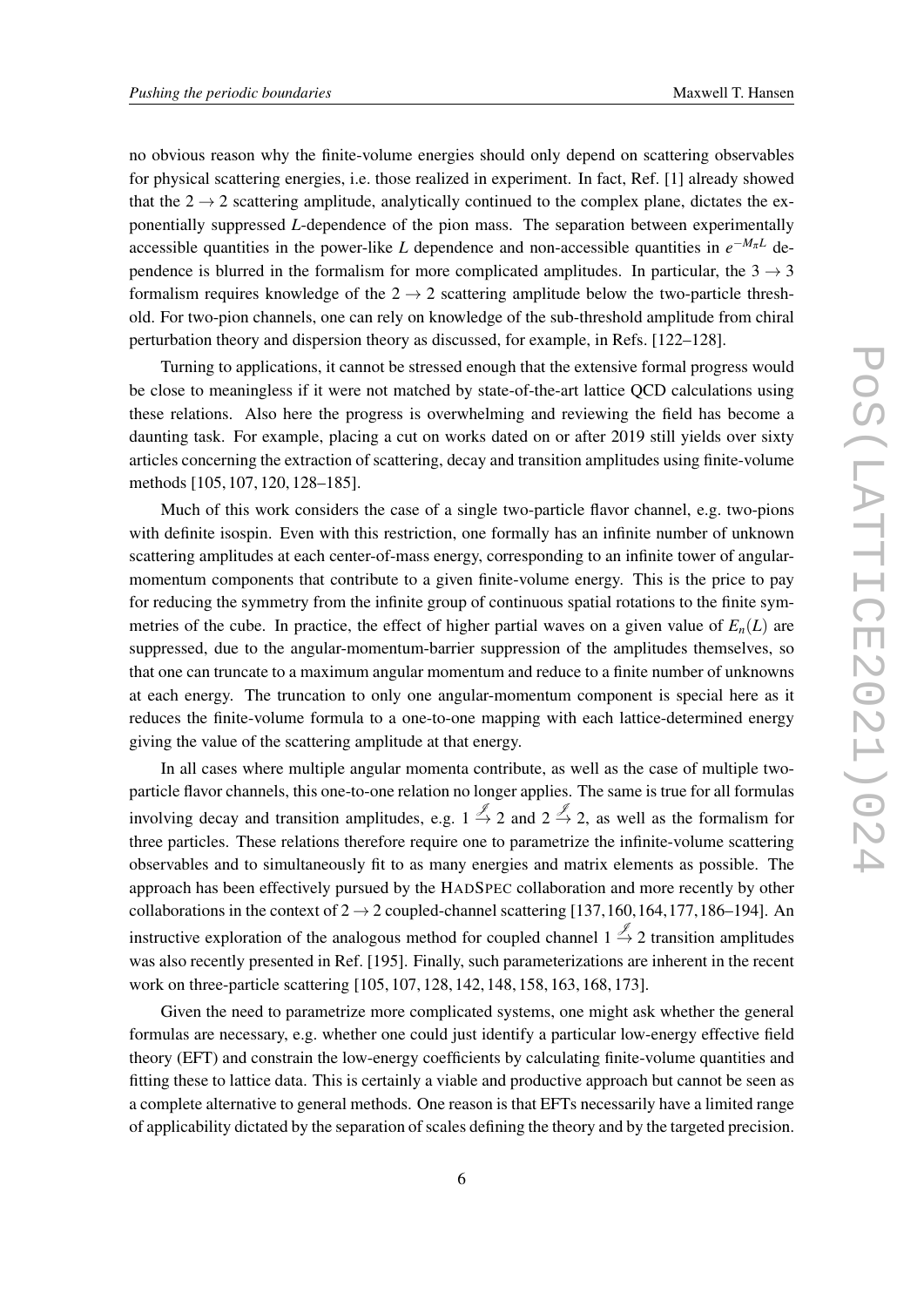For example, for coupled-channel systems involving strange and charm quarks, for certain baryon scattering channels and for certain beyond-the-Standard-Model or other non-QCD theories, it is often more reliable to use the analytic properties of the scattering amplitude rather than commit to a particular EFT description. Also the singularities arising in  $3 \rightarrow 3$  scattering can persist to many-loop extensions of the triangle diagram shown in Fig. [1](#page-3-0) and this can present additional issues in a given EFT that are automatically addressed in the general formalism. Finally, the general formalism allows one to separate features specific to the EFT from those that are generically true for a certain type scattering amplitude. Either way, we do not have to choose as both tools have been developed and can be applied as desired.

### 3. Closing remarks

In this note, I have given a brief summary of finite-volume methods and their applications in lattice QCD. In addition to the original publications, a number of review articles are available [96, 98, 196–200], providing more detailed discussion on various aspects of the work cited above. I emphasize two take-home messages: First, finite-volume effects provide a useful and surprisingly powerful probe of multi-hadron physics, and second, there is no apparent stumbling block to pushing the established methods to a generic formalism for multi-hadron amplitudes, for any number of channels with any number of particles, including transitions mediated by an external current.

Once the methodology is established, it will be possible to assess, on a case by case basis, what sort of finite-volume information is required (and at which precision) in order to constrain the observable of interest. For the case of a future relation accommodating any number and type of channels, it is clear that the set of unknown functions (the scattering amplitudes across all open channels) will proliferate and so practical utility may quickly become limited. At the same time, having the formal relations in place may make it possible to estimate the systematic uncertainties of neglecting certain multi-particle channels in a given calculation.

It is also useful to have an eye on alternative methods that do not follow this paradigm. One approach that has received much attention recently is the idea that quantum computers could allow for real-time field theoretic simulations, providing a more direct extraction of the scattering amplitude [201–210]. However, also here the system will unavoidably be constrained to a finite volume and, as described in Refs. [211, 212], the issues associated with this can be significant. On the flip side, our knowledge of finite-volume effects motivated by lattice QCD can also guide us in developing strategies to assess the same effects in such real-time quantities.

Another interesting direction is to overcome the Euclidean signature of the lattice calculation by systematically regulating the inverse Laplace transform [28, 31]. This would formally allow an extraction of both inclusive rates [29, 33] and scattering and decay amplitudes [30, 35] at all energies, without the need to treat all open channels explicitly. Such methods potentially require spatial volumes significantly larger than those typically used today, as well as high-precision determinations of the Euclidean correlators. The master-field paradigm, considered recently in Refs. [213–217], may play a useful role here. While this approach may seem far reaching, its recent application in the two-dimensional  $O(3)$  non-linear σ-model is encouraging [36].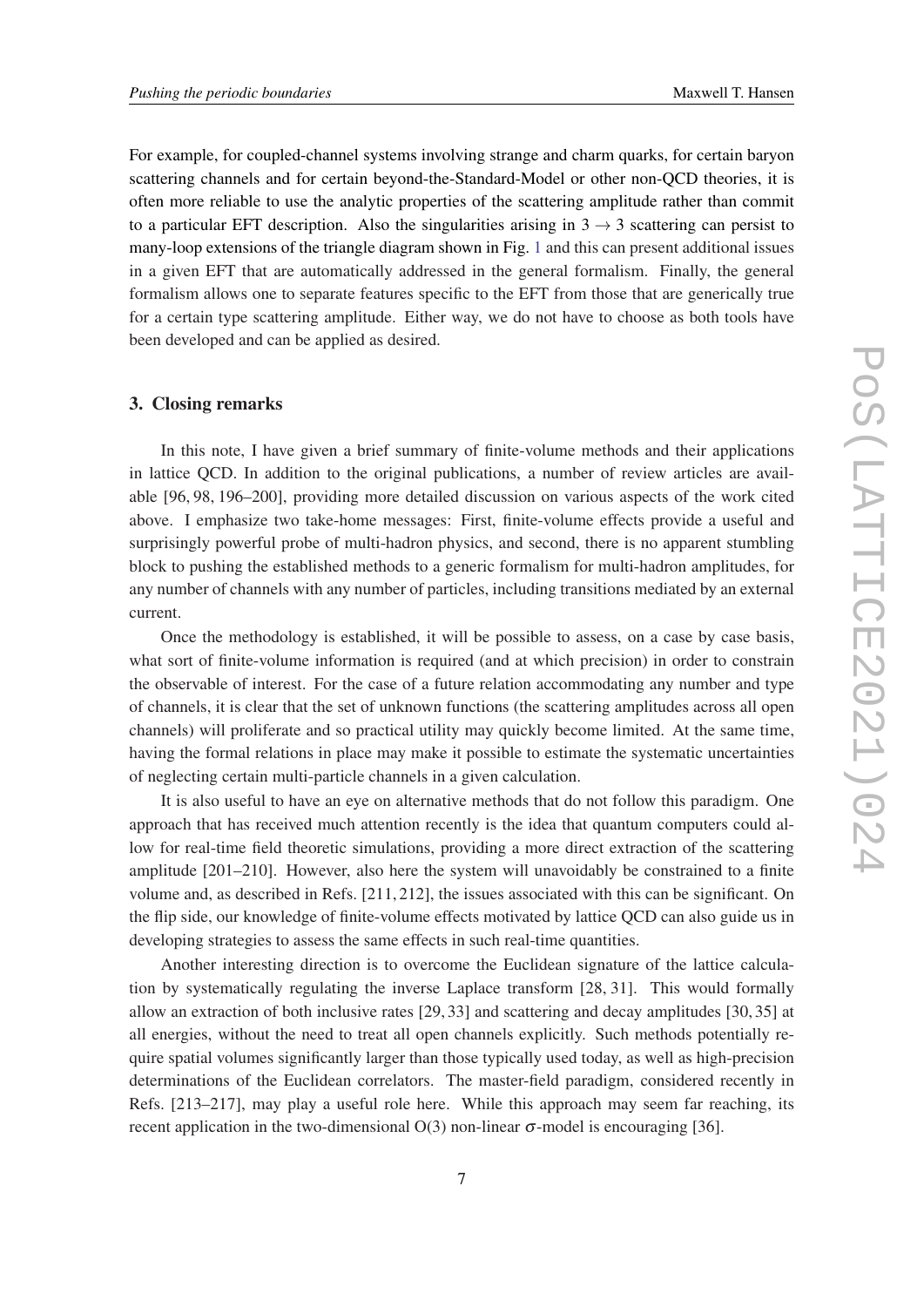Given the progress over the last years, its easy to see an optimistic future for this field: Lattice QCD will continue to identify cutting-edge multi-hadron observables for many years to come, and to transition these from formal methods, to pilot calculations, to systematic precision extractions, driving our understanding of the strong force and the search for new physics beyond the Standard Model.

## Acknowledgments

To Mom, Dad, and Simon: Thanks for being so supportive of my passion for this work. To Esther: Thanks for keeping me balanced and giving me perspective. I also thank Luigi Del Debbio and everyone else at the University of Edinburgh for saving me from accepting this award in a completely virtual context. I am supported by UK Research and Innovation Future Leader Fellowship MR/T019956/1, and also in part by UK STFC grant ST/P000630/1.

# References

- [1] M. Lüscher, *Volume Dependence of the Energy Spectrum in Massive Quantum Field Theories. 1. Stable Particle States*, *[Commun. Math. Phys.](https://doi.org/10.1007/BF01211589)* 104 (1986) 177.
- [2] Y. Koma and M. Koma, *On the finite size mass shift formula for stable particles*, *[Nucl. Phys. B](https://doi.org/10.1016/j.nuclphysb.2005.01.053)* 713 [\(2005\) 575](https://doi.org/10.1016/j.nuclphysb.2005.01.053) [[hep-lat/0406034](https://arxiv.org/abs/hep-lat/0406034)].
- [3] G. Colangelo, S. Durr and C. Haefeli, *Finite volume effects for meson masses and decay constants*, *[Nucl. Phys. B](https://doi.org/10.1016/j.nuclphysb.2005.05.015)* 721 (2005) 136 [[hep-lat/0503014](https://arxiv.org/abs/hep-lat/0503014)].
- [4] G. Colangelo, A. Fuhrer and C. Haefeli, *The pion and proton mass in finite volume*, *[Nucl. Phys. B](https://doi.org/10.1016/j.nuclphysbps.2006.01.004) [Proc. Suppl.](https://doi.org/10.1016/j.nuclphysbps.2006.01.004)* 153 (2006) 41 [[hep-lat/0512002](https://arxiv.org/abs/hep-lat/0512002)].
- [5] G. Colangelo and C. Haefeli, *Finite volume effects for the pion mass at two loops*, *[Nucl. Phys. B](https://doi.org/10.1016/j.nuclphysb.2006.03.010)* 744 [\(2006\) 14](https://doi.org/10.1016/j.nuclphysb.2006.03.010) [[hep-lat/0602017](https://arxiv.org/abs/hep-lat/0602017)].
- [6] I. Sato and P.F. Bedaque, *Fitting two nucleons inside a box: Exponentially suppressed corrections to the Luscher's formula*, *Phys. Rev. D* 76 [\(2007\) 034502](https://doi.org/10.1103/PhysRevD.76.034502) [[hep-lat/0702021](https://arxiv.org/abs/hep-lat/0702021)].
- [7] G. Colangelo, U. Wenger and J.M.S. Wu, *Twisted Mass Finite Volume Effects*, *[Phys. Rev. D](https://doi.org/10.1103/PhysRevD.82.034502)* 82 [\(2010\) 034502](https://doi.org/10.1103/PhysRevD.82.034502) [[1003.0847](https://arxiv.org/abs/1003.0847)].
- [8] G. Colangelo, A. Fuhrer and S. Lanz, *Finite volume effects for nucleon and heavy meson masses*, *Phys. Rev. D* 82 [\(2010\) 034506](https://doi.org/10.1103/PhysRevD.82.034506) [[1005.1485](https://arxiv.org/abs/1005.1485)].
- [9] S. Kreuzer and H.W. Hammer, *The Triton in a finite volume*, *[Phys. Lett. B](https://doi.org/10.1016/j.physletb.2010.10.003)* 694 (2011) 424 [[1008.4499](https://arxiv.org/abs/1008.4499)].
- [10] S. Koenig, D. Lee and H.W. Hammer, *Volume Dependence of Bound States with Angular Momentum*, *[Phys. Rev. Lett.](https://doi.org/10.1103/PhysRevLett.107.112001)* 107 (2011) 112001 [[1103.4468](https://arxiv.org/abs/1103.4468)].
- [11] L.-s. Geng, X.-l. Ren, J. Martin-Camalich and W. Weise, *Finite-volume effects on octet-baryon masses in covariant baryon chiral perturbation theory*, *Phys. Rev. D* 84 [\(2011\) 074024](https://doi.org/10.1103/PhysRevD.84.074024) [[1108.2231](https://arxiv.org/abs/1108.2231)].
- [12] Z. Davoudi and M.J. Savage, *Improving the Volume Dependence of Two-Body Binding Energies Calculated with Lattice QCD*, *Phys. Rev. D* 84 [\(2011\) 114502](https://doi.org/10.1103/PhysRevD.84.114502) [[1108.5371](https://arxiv.org/abs/1108.5371)].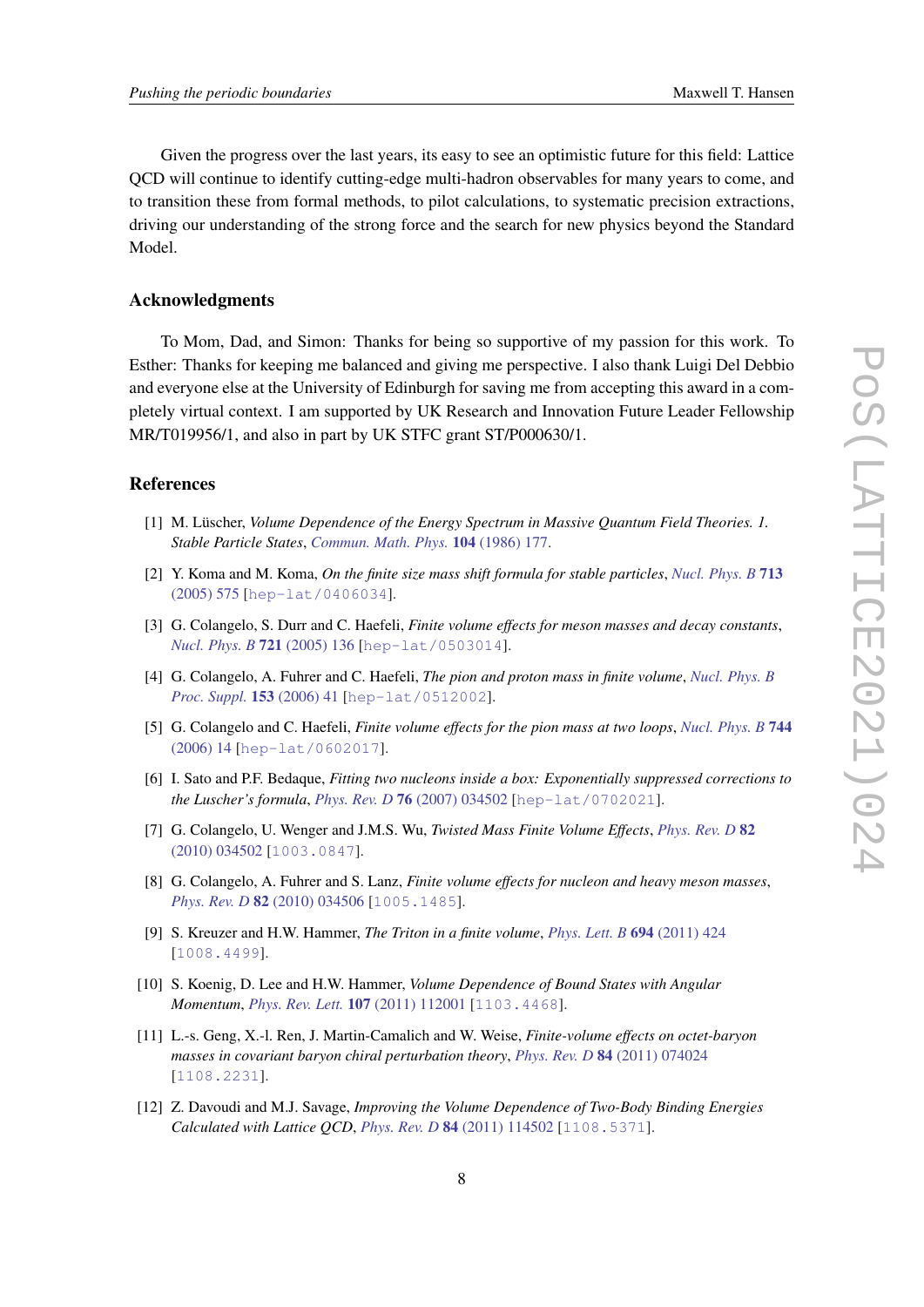- [13] J. Bijnens and T. Rössler, *Finite Volume at Two-loops in Chiral Perturbation Theory*, *[JHEP](https://doi.org/10.1007/JHEP01(2015)034)* 01 [\(2015\) 034](https://doi.org/10.1007/JHEP01(2015)034) [[1411.6384](https://arxiv.org/abs/1411.6384)].
- [14] A. Cherman, S. Sen, M.L. Wagman and L.G. Yaffe, *Exponential reduction of finite volume effects with twisted boundary conditions*, *Phys. Rev. D* 95 [\(2017\) 074512](https://doi.org/10.1103/PhysRevD.95.074512) [[1612.00403](https://arxiv.org/abs/1612.00403)].
- [15] S. König and D. Lee, *Volume Dependence of N-Body Bound States*, *[Phys. Lett. B](https://doi.org/10.1016/j.physletb.2018.01.060)* 779 (2018) 9 [[1701.00279](https://arxiv.org/abs/1701.00279)].
- [16] P. Boyle, V. Gülpers, J. Harrison, A. Jüttner, A. Portelli and C. Sachrajda, *Numerical investigation of finite-volume effects for the HVP*, *[EPJ Web Conf.](https://doi.org/10.1051/epjconf/201817506022)* 175 (2018) 06022.
- [17] Z. Bajnok, J. Balog, M. Lájer and C. Wu, *Field theoretical derivation of Lüscher's formula and calculation of finite volume form factors*, *JHEP* 07 [\(2018\) 174](https://doi.org/10.1007/JHEP07(2018)174) [[1802.04021](https://arxiv.org/abs/1802.04021)].
- [18] R.A. Briceño, J.V. Guerrero, M.T. Hansen and C.J. Monahan, *Finite-volume effects due to spatially nonlocal operators*, *Phys. Rev. D* 98 [\(2018\) 014511](https://doi.org/10.1103/PhysRevD.98.014511) [[1805.01034](https://arxiv.org/abs/1805.01034)].
- [19] PACS collaboration, *Finite size effect on pseudoscalar meson sector in 2+1 flavor QCD at the physical point*, *Phys. Rev. D* 99 [\(2019\) 014504](https://doi.org/10.1103/PhysRevD.99.014504) [[1807.06237](https://arxiv.org/abs/1807.06237)].
- [20] X. Feng and L. Jin, *QED self energies from lattice QCD without power-law finite-volume errors*, *Phys. Rev. D* 100 [\(2019\) 094509](https://doi.org/10.1103/PhysRevD.100.094509) [[1812.09817](https://arxiv.org/abs/1812.09817)].
- [21] Z. Bajnok, M. Lajer, B. Szepfalvi and I. Vona, *Leading exponential finite size corrections for non-diagonal form factors*, *JHEP* 07 [\(2019\) 173](https://doi.org/10.1007/JHEP07(2019)173) [[1904.00492](https://arxiv.org/abs/1904.00492)].
- [22] M.T. Hansen and A. Patella, *Finite-volume effects in*  $(g-2)_{\mu}^{HVP,LO}$ , *[Phys. Rev. Lett.](https://doi.org/10.1103/PhysRevLett.123.172001)* **123** (2019) [172001](https://doi.org/10.1103/PhysRevLett.123.172001) [[1904.10010](https://arxiv.org/abs/1904.10010)].
- [23] M.T. Hansen and A. Patella, *Finite-volume and thermal effects in the leading-HVP contribution to muonic* (*g*−2), *JHEP* 10 [\(2020\) 029](https://doi.org/10.1007/JHEP10(2020)029) [[2004.03935](https://arxiv.org/abs/2004.03935)].
- [24] S. König, *Few-body bound states and resonances in finite volume*, *[Few Body Syst.](https://doi.org/10.1007/s00601-020-01550-8)* 61 (2020) 20 [[2005.01478](https://arxiv.org/abs/2005.01478)].
- [25] C. Aubin, T. Blum, M. Golterman and S. Peris, *Application of effective field theory to finite-volume effects in a<sup>HVP</sup>*, *Phys. Rev. D* **102** [\(2020\) 094511](https://doi.org/10.1103/PhysRevD.102.094511) [[2008.03809](https://arxiv.org/abs/2008.03809)].
- [26] Y. Aoki et al., *FLAG Review 2021*, [2111.09849](https://arxiv.org/abs/2111.09849).
- [27] L. Maiani and M. Testa, *Final state interactions from Euclidean correlation functions*, *[Phys. Lett. B](https://doi.org/10.1016/0370-2693(90)90695-3)* 245 [\(1990\) 585.](https://doi.org/10.1016/0370-2693(90)90695-3)
- [28] G. Backus and F. Gilbert, *The Resolving Power of Gross Earth Data*, *[Geophysical Journal](https://doi.org/10.1111/j.1365-246X.1968.tb00216.x) [International](https://doi.org/10.1111/j.1365-246X.1968.tb00216.x)* 16 (1968) 169 [[https://academic.oup.com/gji/article-pdf/16/2/169/5891044/16-2-169.pdf](https://arxiv.org/abs/https://academic.oup.com/gji/article-pdf/16/2/169/5891044/16-2-169.pdf)].
- [29] M.T. Hansen, H.B. Meyer and D. Robaina, *From deep inelastic scattering to heavy-flavor semileptonic decays: Total rates into multihadron final states from lattice QCD*, *[Phys. Rev. D](https://doi.org/10.1103/PhysRevD.96.094513)* 96 [\(2017\) 094513](https://doi.org/10.1103/PhysRevD.96.094513) [[1704.08993](https://arxiv.org/abs/1704.08993)].
- [30] J. Bulava and M.T. Hansen, *Scattering amplitudes from finite-volume spectral functions*, *[Phys. Rev.](https://doi.org/10.1103/PhysRevD.100.034521) D* 100 [\(2019\) 034521](https://doi.org/10.1103/PhysRevD.100.034521) [[1903.11735](https://arxiv.org/abs/1903.11735)].
- [31] M. Hansen, A. Lupo and N. Tantalo, *Extraction of spectral densities from lattice correlators*, *[Phys.](https://doi.org/10.1103/PhysRevD.99.094508) Rev. D* 99 [\(2019\) 094508](https://doi.org/10.1103/PhysRevD.99.094508) [[1903.06476](https://arxiv.org/abs/1903.06476)].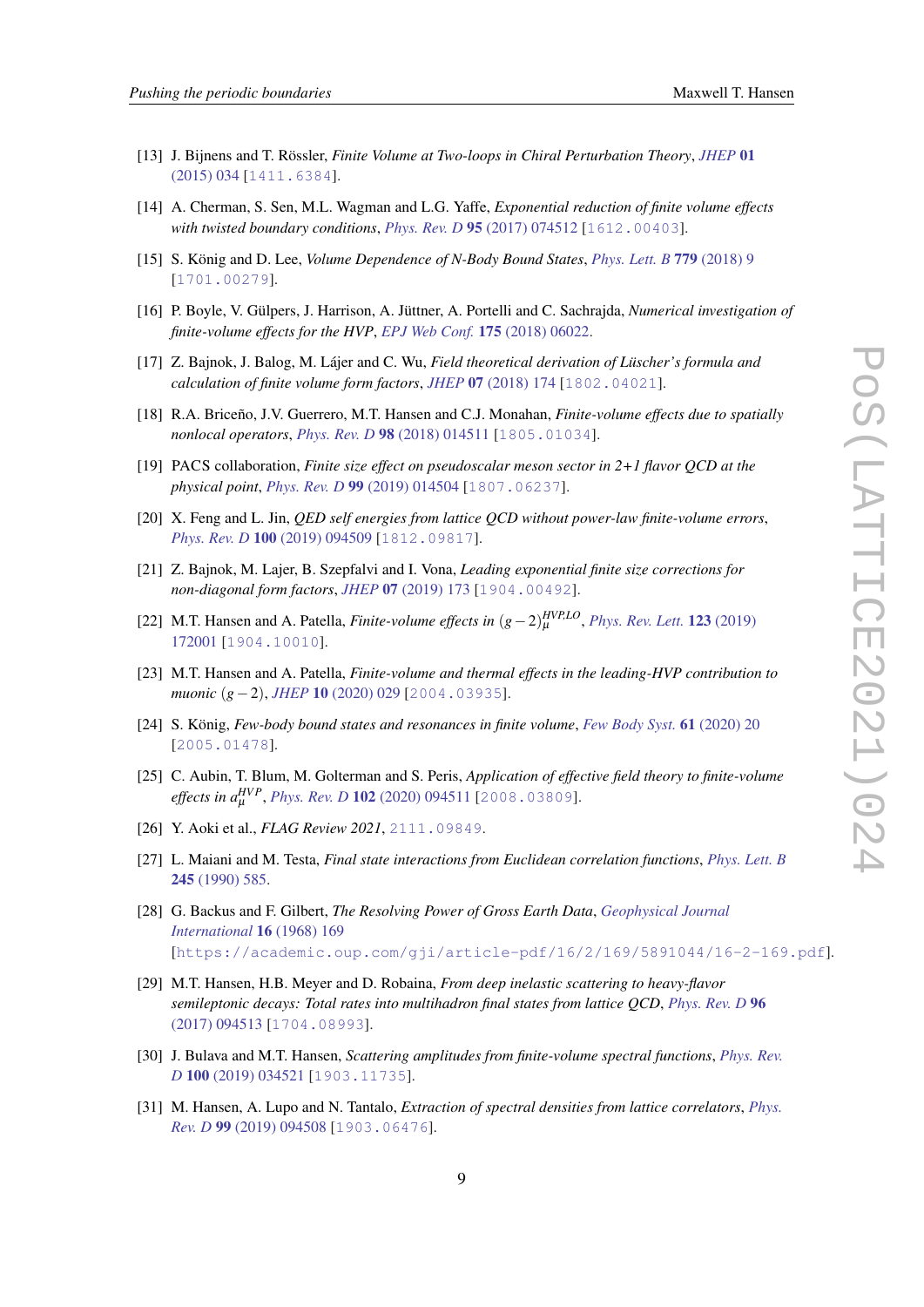- [32] G. Bailas, S. Hashimoto and T. Ishikawa, *Reconstruction of smeared spectral function from Euclidean correlation functions*, *PTEP* 2020 [\(2020\) 043B07](https://doi.org/10.1093/ptep/ptaa044) [[2001.11779](https://arxiv.org/abs/2001.11779)].
- [33] P. Gambino and S. Hashimoto, *Inclusive Semileptonic Decays from Lattice QCD*, *[Phys. Rev. Lett.](https://doi.org/10.1103/PhysRevLett.125.032001)* 125 [\(2020\) 032001](https://doi.org/10.1103/PhysRevLett.125.032001) [[2005.13730](https://arxiv.org/abs/2005.13730)].
- [34] H. Fukaya, S. Hashimoto, T. Kaneko and H. Ohki, *Towards fully non-perturbative computation of inelastic*  $\ell N$  *scattering cross sections from lattice QCD*, [2010.01253](https://arxiv.org/abs/2010.01253).
- [35] M. Bruno and M.T. Hansen, *Variations on the Maiani-Testa approach and the inverse problem*, [2012.11488](https://arxiv.org/abs/2012.11488).
- [36] J. Bulava, M.T. Hansen, M.W. Hansen, A. Patella and N. Tantalo, *Inclusive rates from smeared spectral densities in the two-dimensional O(3) non-linear* σ*-model*, [2111.12774](https://arxiv.org/abs/2111.12774).
- [37] K. Huang and C.N. Yang, *Quantum-mechanical many-body problem with hard-sphere interaction*, *Phys. Rev.* 105 [\(1957\) 767](https://doi.org/10.1103/PhysRev.105.767).
- [38] M. Lüscher, *Volume Dependence of the Energy Spectrum in Massive Quantum Field Theories. 2. Scattering States*, *[Commun. Math. Phys.](https://doi.org/10.1007/BF01211097)* 105 (1986) 153.
- [39] M. Lüscher and U. Wolff, *How to Calculate the Elastic Scattering Matrix in Two-dimensional Quantum Field Theories by Numerical Simulation*, *[Nucl. Phys. B](https://doi.org/10.1016/0550-3213(90)90540-T)* 339 (1990) 222.
- [40] M. Luscher, *Two particle states on a torus and their relation to the scattering matrix*, *[Nucl. Phys. B](https://doi.org/10.1016/0550-3213(91)90366-6)* 354 [\(1991\) 531.](https://doi.org/10.1016/0550-3213(91)90366-6)
- [41] M. Lüscher, *Signatures of unstable particles in finite volume*, *[Nucl. Phys.](https://doi.org/10.1016/0550-3213(91)90584-K)* B364 (1991) 237.
- [42] L. Lellouch and M. Lüscher, *Weak transition matrix elements from finite volume correlation functions*, *[Commun. Math. Phys.](https://doi.org/10.1007/s002200100410)* 219 (2001) 31 [[hep-lat/0003023](https://arxiv.org/abs/hep-lat/0003023)].
- [43] K. Rummukainen and S.A. Gottlieb, *Resonance scattering phase shifts on a nonrest frame lattice*, *[Nucl. Phys.](https://doi.org/10.1016/0550-3213(95)00313-H)* B450 (1995) 397 [[hep-lat/9503028](https://arxiv.org/abs/hep-lat/9503028)].
- [44] P.F. Bedaque, *Aharonov-Bohm effect and nucleon nucleon phase shifts on the lattice*, *[Phys. Lett.](https://doi.org/10.1016/j.physletb.2004.04.045)* B593 [\(2004\) 82](https://doi.org/10.1016/j.physletb.2004.04.045) [[nucl-th/0402051](https://arxiv.org/abs/nucl-th/0402051)].
- [45] C.h. Kim, C.T. Sachrajda and S.R. Sharpe, *Finite-volume effects for two-hadron states in moving frames*, *[Nucl. Phys.](https://doi.org/10.1016/j.nuclphysb.2005.08.029)* B727 (2005) 218 [[hep-lat/0507006](https://arxiv.org/abs/hep-lat/0507006)].
- [46] S. He, X. Feng and C. Liu, *Two particle states and the S-matrix elements in multi-channel scattering*, *JHEP* 07 [\(2005\) 011](https://doi.org/10.1088/1126-6708/2005/07/011) [[hep-lat/0504019](https://arxiv.org/abs/hep-lat/0504019)].
- [47] N.H. Christ, C. Kim and T. Yamazaki, *Finite volume corrections to the two-particle decay of states with non-zero momentum*, *Phys. Rev.* D72 [\(2005\) 114506](https://doi.org/10.1103/PhysRevD.72.114506) [[hep-lat/0507009](https://arxiv.org/abs/hep-lat/0507009)].
- [48] M. Lage, U.-G. Meißner and A. Rusetsky, *A Method to measure the antikaon-nucleon scattering length in lattice QCD*, *Phys. Lett.* B681 [\(2009\) 439](https://doi.org/10.1016/j.physletb.2009.10.055) [[0905.0069](https://arxiv.org/abs/0905.0069)].
- [49] V. Bernard, M. Lage, U.G. Meißner and A. Rusetsky, *Scalar mesons in a finite volume*, *[JHEP](https://doi.org/10.1007/JHEP01(2011)019)* 01 [\(2011\) 019](https://doi.org/10.1007/JHEP01(2011)019) [[1010.6018](https://arxiv.org/abs/1010.6018)].
- [50] M. Döring, U.-G. Meißner, E. Oset and A. Rusetsky, *Unitarized Chiral Perturbation Theory in a finite volume: Scalar meson sector*, *[Eur. Phys. J.](https://doi.org/10.1140/epja/i2011-11139-7)* A47 (2011) 139 [[1107.3988](https://arxiv.org/abs/1107.3988)].
- [51] M. Döring and U.G. Meißner, *Finite volume effects in pion-kaon scattering and reconstruction of the* κ*(800) resonance*, *JHEP* 01 [\(2012\) 009](https://doi.org/10.1007/JHEP01(2012)009) [[1111.0616](https://arxiv.org/abs/1111.0616)].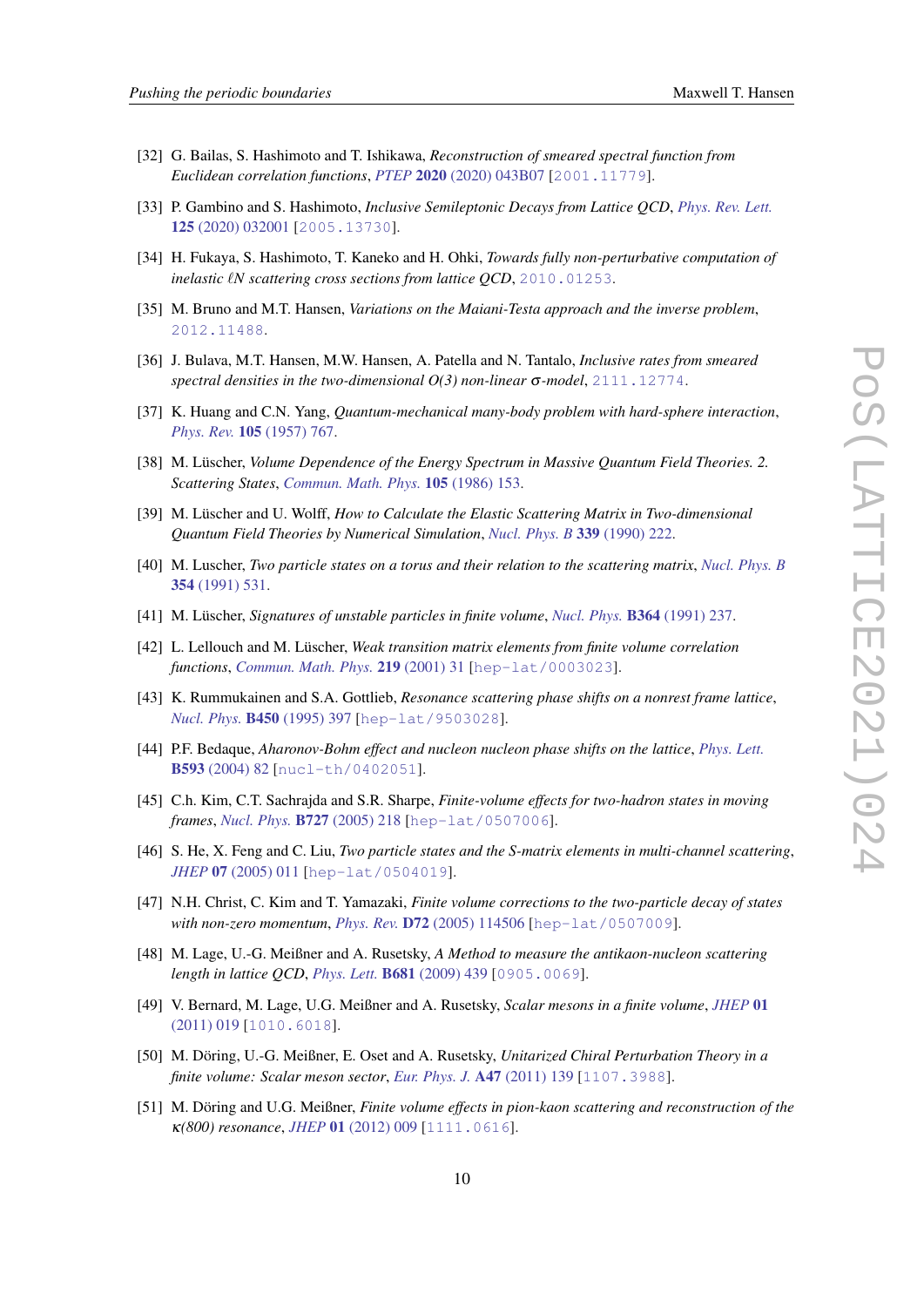- [52] T. Luu and M.J. Savage, *Extracting Scattering Phase-Shifts in Higher Partial-Waves from Lattice QCD Calculations*, *Phys. Rev. D* 83 [\(2011\) 114508](https://doi.org/10.1103/PhysRevD.83.114508) [[1101.3347](https://arxiv.org/abs/1101.3347)].
- [53] M. Döring, J. Haidenbauer, U.-G. Meißner and A. Rusetsky, *Dynamical coupled-channel approaches on a momentum lattice*, *[Eur. Phys. J.](https://doi.org/10.1140/epja/i2011-11163-7)* A47 (2011) 163 [[1108.0676](https://arxiv.org/abs/1108.0676)].
- [54] Z. Fu, *Rummukainen-Gottlieb's formula on two-particle system with different mass*, *[Phys. Rev.](https://doi.org/10.1103/PhysRevD.85.014506)* D85 [\(2012\) 014506](https://doi.org/10.1103/PhysRevD.85.014506) [[1110.0319](https://arxiv.org/abs/1110.0319)].
- [55] M. Döring, U.G. Meißner, E. Oset and A. Rusetsky, *Scalar mesons moving in a finite volume and the role of partial wave mixing*, *[Eur. Phys. J.](https://doi.org/10.1140/epja/i2012-12114-6)* A48 (2012) 114 [[1205.4838](https://arxiv.org/abs/1205.4838)].
- [56] M.T. Hansen and S.R. Sharpe, *Multiple-channel generalization of Lellouch-Lüscher formula*, *[Phys.](https://doi.org/10.1103/PhysRevD.86.016007) Rev.* D86 [\(2012\) 016007](https://doi.org/10.1103/PhysRevD.86.016007) [[1204.0826](https://arxiv.org/abs/1204.0826)].
- [57] R.A. Briceño and Z. Davoudi, *Moving multichannel systems in a finite volume with application to proton-proton fusion*, *Phys. Rev.* D88 [\(2013\) 094507](https://doi.org/10.1103/PhysRevD.88.094507) [[1204.1110](https://arxiv.org/abs/1204.1110)].
- [58] V. Bernard, D. Hoja, U.G. Meißner and A. Rusetsky, *Matrix elements of unstable states*, *[JHEP](https://doi.org/10.1007/JHEP09(2012)023)* 09 [\(2012\) 023](https://doi.org/10.1007/JHEP09(2012)023) [[1205.4642](https://arxiv.org/abs/1205.4642)].
- [59] P. Guo, J. Dudek, R. Edwards and A.P. Szczepaniak, *Coupled-channel scattering on a torus*, *[Phys.](https://doi.org/10.1103/PhysRevD.88.014501) Rev.* D88 [\(2013\) 014501](https://doi.org/10.1103/PhysRevD.88.014501) [[1211.0929](https://arxiv.org/abs/1211.0929)].
- [60] M. Göckeler, R. Horsley, M. Lage, U.G. Meißner, P.E.L. Rakow, A. Rusetsky et al., *Scattering phases for meson and baryon resonances on general moving-frame lattices*, *[Phys. Rev.](https://doi.org/10.1103/PhysRevD.86.094513)* D86 (2012) [094513](https://doi.org/10.1103/PhysRevD.86.094513) [[1206.4141](https://arxiv.org/abs/1206.4141)].
- [61] L. Leskovec and S. Prelovsek, *Scattering phase shifts for two particles of different mass and non-zero total momentum in lattice QCD*, *Phys. Rev.* D85 [\(2012\) 114507](https://doi.org/10.1103/PhysRevD.85.114507) [[1202.2145](https://arxiv.org/abs/1202.2145)].
- [62] D. Agadjanov, U.-G. Meißner and A. Rusetsky, *Partial twisting for scalar mesons*, *JHEP* 01 [\(2014\)](https://doi.org/10.1007/JHEP01(2014)103) [103](https://doi.org/10.1007/JHEP01(2014)103) [[1310.7183](https://arxiv.org/abs/1310.7183)].
- [63] R.A. Briceño, *Two-particle multichannel systems in a finite volume with arbitrary spin*, *[Phys. Rev.](https://doi.org/10.1103/PhysRevD.89.074507)* D89 [\(2014\) 074507](https://doi.org/10.1103/PhysRevD.89.074507) [[1401.3312](https://arxiv.org/abs/1401.3312)].
- [64] D.M. Grabowska and M.T. Hansen, *Analytic expansions of multi-hadron finite-volume energies: I. Two-particle states*, [2110.06878](https://arxiv.org/abs/2110.06878).
- [65] C. Lin, G. Martinelli, C.T. Sachrajda and M. Testa, *K –*> *pi pi decays in a finite volume*, *[Nucl. Phys.](https://doi.org/10.1016/S0550-3213(01)00495-3) B* 619 [\(2001\) 467](https://doi.org/10.1016/S0550-3213(01)00495-3) [[hep-lat/0104006](https://arxiv.org/abs/hep-lat/0104006)].
- [66] H.B. Meyer, *Lattice QCD and the Timelike Pion Form Factor*, *[Phys. Rev. Lett.](https://doi.org/10.1103/PhysRevLett.107.072002)* 107 (2011) 072002 [[1105.1892](https://arxiv.org/abs/1105.1892)].
- [67] R.A. Briceño, M.T. Hansen and A. Walker-Loud, *Multichannel 1* → *2 transition amplitudes in a finite volume*, *Phys. Rev.* D91 [\(2015\) 034501](https://doi.org/10.1103/PhysRevD.91.034501) [[1406.5965](https://arxiv.org/abs/1406.5965)].
- [68] A. Agadjanov, V. Bernard, U.G. Meißner and A. Rusetsky, *A framework for the calculation of the*  $ΔNγ<sup>*</sup>$  *transition form factors on the lattice*, *Nucl. Phys.* **B886** [\(2014\) 1199](https://doi.org/10.1016/j.nuclphysb.2014.07.023) [[1405.3476](https://arxiv.org/abs/1405.3476)].
- [69] R.A. Briceño and M.T. Hansen, *Multichannel*  $0 \rightarrow 2$  and  $1 \rightarrow 2$  transition amplitudes for arbitrary *spin particles in a finite volume*, *Phys. Rev.* D92 [\(2015\) 074509](https://doi.org/10.1103/PhysRevD.92.074509) [[1502.04314](https://arxiv.org/abs/1502.04314)].
- [70] W. Detmold and M.J. Savage, *Electroweak matrix elements in the two nucleon sector from lattice QCD*, *[Nucl. Phys. A](https://doi.org/10.1016/j.nuclphysa.2004.07.007)* 743 (2004) 170 [[hep-lat/0403005](https://arxiv.org/abs/hep-lat/0403005)].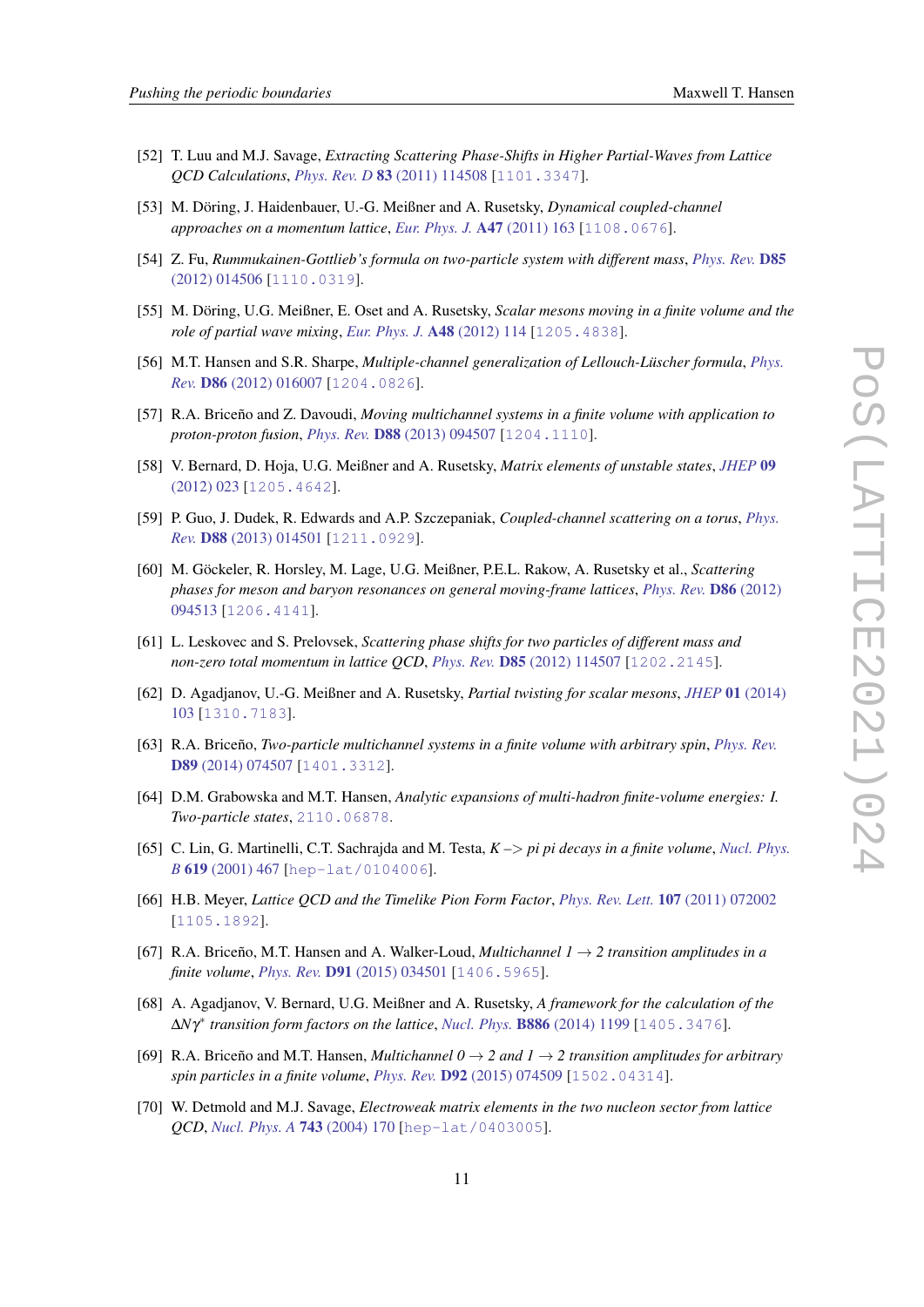- [71] R.A. Briceño and M.T. Hansen, *Relativistic, model-independent, multichannel* 2 → 2 *transition amplitudes in a finite volume*, *Phys. Rev.* D94 [\(2016\) 013008](https://doi.org/10.1103/PhysRevD.94.013008) [[1509.08507](https://arxiv.org/abs/1509.08507)].
- [72] A. Baroni, R.A. Briceño, M.T. Hansen and F.G. Ortega-Gama, *Form factors of two-hadron states from a covariant finite-volume formalism*, *Phys. Rev. D* 100 [\(2019\) 034511](https://doi.org/10.1103/PhysRevD.100.034511) [[1812.10504](https://arxiv.org/abs/1812.10504)].
- [73] R.A. Briceño, M.T. Hansen and A.W. Jackura, *Consistency checks for two-body finite-volume matrix elements: I. Conserved currents and bound states*, *Phys. Rev. D* 100 [\(2019\) 114505](https://doi.org/10.1103/PhysRevD.100.114505) [[1909.10357](https://arxiv.org/abs/1909.10357)].
- [74] R.A. Briceño, M.T. Hansen and A.W. Jackura, *Consistency checks for two-body finite-volume matrix elements: II. Perturbative systems*, *Phys. Rev. D* 101 [\(2020\) 094508](https://doi.org/10.1103/PhysRevD.101.094508) [[2002.00023](https://arxiv.org/abs/2002.00023)].
- [75] X. Feng, L.-C. Jin, Z.-Y. Wang and Z. Zhang, *Finite-volume formalism in the*  $2 \frac{H_I + H_I}{2}$  2 *transition*: *an application to the lattice QCD calculation of double beta decays*, [2005.01956](https://arxiv.org/abs/2005.01956).
- [76] W. Detmold, M.J. Savage, A. Torok, S.R. Beane, T.C. Luu, K. Orginos et al., *Multi-Pion States in Lattice QCD and the Charged-Pion Condensate*, *Phys. Rev.* D78 [\(2008\) 014507](https://doi.org/10.1103/PhysRevD.78.014507) [[0803.2728](https://arxiv.org/abs/0803.2728)].
- [77] K. Polejaeva and A. Rusetsky, *Three particles in a finite volume*, *[Eur. Phys. J.](https://doi.org/10.1140/epja/i2012-12067-8)* A48 (2012) 67 [[1203.1241](https://arxiv.org/abs/1203.1241)].
- [78] R.A. Briceño and Z. Davoudi, *Three-particle scattering amplitudes from a finite volume formalism*, *Phys. Rev.* D87 [\(2013\) 094507](https://doi.org/10.1103/PhysRevD.87.094507) [[1212.3398](https://arxiv.org/abs/1212.3398)].
- [79] M.T. Hansen and S.R. Sharpe, *Relativistic, model-independent, three-particle quantization condition*, *Phys. Rev.* D90 [\(2014\) 116003](https://doi.org/10.1103/PhysRevD.90.116003) [[1408.5933](https://arxiv.org/abs/1408.5933)].
- [80] M.T. Hansen and S.R. Sharpe, *Expressing the three-particle finite-volume spectrum in terms of the three-to-three scattering amplitude*, *Phys. Rev.* D92 [\(2015\) 114509](https://doi.org/10.1103/PhysRevD.92.114509) [[1504.04248](https://arxiv.org/abs/1504.04248)].
- [81] R.A. Briceño, M.T. Hansen and S.R. Sharpe, *Relating the finite-volume spectrum and the two-and-three-particle S matrix for relativistic systems of identical scalar particles*, *[Phys. Rev.](https://doi.org/10.1103/PhysRevD.95.074510)* D95 [\(2017\) 074510](https://doi.org/10.1103/PhysRevD.95.074510) [[1701.07465](https://arxiv.org/abs/1701.07465)].
- [82] H.-W. Hammer, J.-Y. Pang and A. Rusetsky, *Three-particle quantization condition in a finite volume: 1. The role of the three-particle force*, *JHEP* 09 [\(2017\) 109](https://doi.org/10.1007/JHEP09(2017)109) [[1706.07700](https://arxiv.org/abs/1706.07700)].
- [83] H.W. Hammer, J.Y. Pang and A. Rusetsky, *Three particle quantization condition in a finite volume: 2. general formalism and the analysis of data*, *JHEP* 10 [\(2017\) 115](https://doi.org/10.1007/JHEP10(2017)115) [[1707.02176](https://arxiv.org/abs/1707.02176)].
- [84] P. Guo and V. Gasparian, *Numerical approach for finite volume three-body interaction*, *[Phys. Rev.](https://doi.org/10.1103/PhysRevD.97.014504)* D97 [\(2018\) 014504](https://doi.org/10.1103/PhysRevD.97.014504) [[1709.08255](https://arxiv.org/abs/1709.08255)].
- [85] P. Guo and V. Gasparian, *An solvable three-body model in finite volume*, *Phys. Lett.* B774 [\(2017\) 441](https://doi.org/10.1016/j.physletb.2017.10.009) [[1701.00438](https://arxiv.org/abs/1701.00438)].
- [86] P. Guo and T. Morris, *Multiple-particle interaction in (1+1)-dimensional lattice model*, *[Phys. Rev.](https://doi.org/10.1103/PhysRevD.99.014501)* D99 [\(2019\) 014501](https://doi.org/10.1103/PhysRevD.99.014501) [[1808.07397](https://arxiv.org/abs/1808.07397)].
- [87] R.A. Briceño, M.T. Hansen and S.R. Sharpe, *Three-particle systems with resonant subprocesses in a finite volume*, *Phys. Rev.* D99 [\(2019\) 014516](https://doi.org/10.1103/PhysRevD.99.014516) [[1810.01429](https://arxiv.org/abs/1810.01429)].
- [88] T.D. Blanton, F. Romero-López and S.R. Sharpe, *Implementing the three-particle quantization condition including higher partial waves*, *JHEP* 03 [\(2019\) 106](https://doi.org/10.1007/JHEP03(2019)106) [[1901.07095](https://arxiv.org/abs/1901.07095)].
- [89] R.A. Briceño, M.T. Hansen, S.R. Sharpe and A.P. Szczepaniak, *Unitarity of the infinite-volume three-particle scattering amplitude arising from a finite-volume formalism*, *[Phys. Rev.](https://doi.org/10.1103/PhysRevD.100.054508)* D100 (2019) [054508](https://doi.org/10.1103/PhysRevD.100.054508) [[1905.11188](https://arxiv.org/abs/1905.11188)].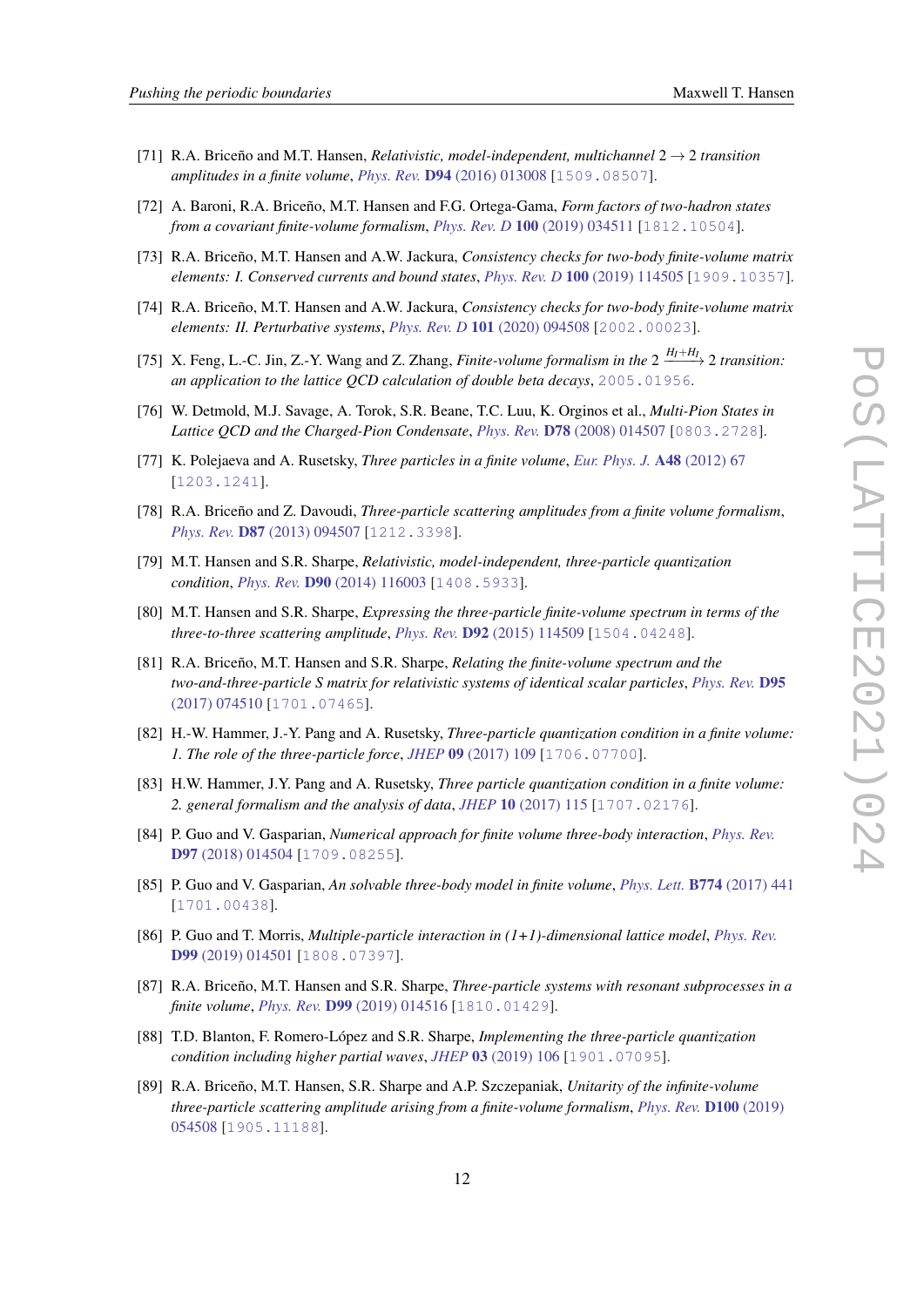- [90] F. Romero-López, S.R. Sharpe, T.D. Blanton, R.A. Briceño and M.T. Hansen, *Numerical exploration of three relativistic particles in a finite volume including two-particle resonances and bound states*, *JHEP* 10 [\(2019\) 007](https://doi.org/10.1007/JHEP10(2019)007) [[1908.02411](https://arxiv.org/abs/1908.02411)].
- [91] T.D. Blanton and S.R. Sharpe, *Relativistic three-particle quantization condition for nondegenerate scalars*, [2011.05520](https://arxiv.org/abs/2011.05520).
- [92] T.D. Blanton and S.R. Sharpe, *Equivalence of relativistic three-particle quantization conditions*, [2007.16190](https://arxiv.org/abs/2007.16190).
- [93] T.D. Blanton and S.R. Sharpe, *Alternative derivation of the relativistic three-particle quantization condition*, [2007.16188](https://arxiv.org/abs/2007.16188).
- [94] M.T. Hansen, F. Romero-López and S.R. Sharpe, *Generalizing the relativistic quantization condition to include all three-pion isospin channels*, *JHEP* 07 [\(2020\) 047](https://doi.org/10.1007/JHEP07(2020)047) [[2003.10974](https://arxiv.org/abs/2003.10974)].
- [95] P. Guo and B. Long, *Multi-* π <sup>+</sup> *systems in a finite volume*, *Phys. Rev. D* 101 [\(2020\) 094510](https://doi.org/10.1103/PhysRevD.101.094510) [[2002.09266](https://arxiv.org/abs/2002.09266)].
- [96] M.T. Hansen and S.R. Sharpe, *Lattice QCD and Three-particle Decays of Resonances*, *[Ann. Rev.](https://doi.org/10.1146/annurev-nucl-101918-023723) [Nucl. Part. Sci.](https://doi.org/10.1146/annurev-nucl-101918-023723)* 69 (2019) 65 [[1901.00483](https://arxiv.org/abs/1901.00483)].
- [97] A.W. Jackura, S.M. Dawid, C. Fernández-Ramírez, V. Mathieu, M. Mikhasenko, A. Pilloni et al., *Equivalence of three-particle scattering formalisms*, *Phys. Rev.* D100 [\(2019\) 034508](https://doi.org/10.1103/PhysRevD.100.034508) [[1905.12007](https://arxiv.org/abs/1905.12007)].
- [98] A. Rusetsky, *Three particles on the lattice*, *PoS* [LATTICE2019](https://doi.org/10.22323/1.363.0281) (2019) 281 [[1911.01253](https://arxiv.org/abs/1911.01253)].
- [99] L.D. Landau, *On analytic properties of vertex parts in quantum field theory*, *[Nucl. Phys.](https://doi.org/10.1016/B978-0-08-010586-4.50103-6)* 13 (1959) [181](https://doi.org/10.1016/B978-0-08-010586-4.50103-6).
- [100] S. Coleman and R.E. Norton, *Singularities in the physical region*, *[Nuovo Cim.](https://doi.org/10.1007/BF02750472)* 38 (1965) 438.
- [101] M. Bayar, F. Aceti, F.-K. Guo and E. Oset, *A Discussion on Triangle Singularities in the* Λ*<sup>b</sup>* → *J*/ψ*K* − *p Reaction*, *Phys. Rev. D* 94 [\(2016\) 074039](https://doi.org/10.1103/PhysRevD.94.074039) [[1609.04133](https://arxiv.org/abs/1609.04133)].
- [102] M. Bayar, F. Aceti, F.-K. Guo and E. Oset, *Triangle Singularities in the*  $\Lambda_b \to J/\Psi K^- p$  Reaction, *PoS* [Hadron2017](https://doi.org/10.22323/1.310.0133) (2018) 133.
- [103] E. Oset et al., *Recent Developments in Chiral Unitary Theory and Triangle Singularities Involving Baryons*, *[Few Body Syst.](https://doi.org/10.1007/s00601-018-1407-6)* 59 (2018) 85.
- [104] A.W. Jackura, *Studies in Multiparticle Scattering Theory*, Ph.D. thesis, Indiana U., 2019. 10.2172/1570367.
- [105] HADRON SPECTRUM collaboration, *Energy-Dependent*  $\pi^+\pi^+\pi^+$  *Scattering Amplitude from QCD*, *[Phys. Rev. Lett.](https://doi.org/10.1103/PhysRevLett.126.012001)* 126 (2021) 012001 [[2009.04931](https://arxiv.org/abs/2009.04931)].
- [106] A.W. Jackura, R.A. Briceño, S.M. Dawid, M.H.E. Islam and C. McCarty, *Solving relativistic three-body integral equations in the presence of bound states*, *Phys. Rev. D* 104 [\(2021\) 014507](https://doi.org/10.1103/PhysRevD.104.014507) [[2010.09820](https://arxiv.org/abs/2010.09820)].
- [107] GWQCD collaboration, *Three-Body Dynamics of the a1(1260) Resonance from Lattice QCD*, *[Phys.](https://doi.org/10.1103/PhysRevLett.127.222001) Rev. Lett.* 127 [\(2021\) 222001](https://doi.org/10.1103/PhysRevLett.127.222001) [[2107.03973](https://arxiv.org/abs/2107.03973)].
- [108] F. Müller and A. Rusetsky, *On the three-particle analog of the Lellouch-Lüscher formula*, *[JHEP](https://doi.org/10.1007/JHEP03(2021)152)* 03 [\(2021\) 152](https://doi.org/10.1007/JHEP03(2021)152) [[2012.13957](https://arxiv.org/abs/2012.13957)].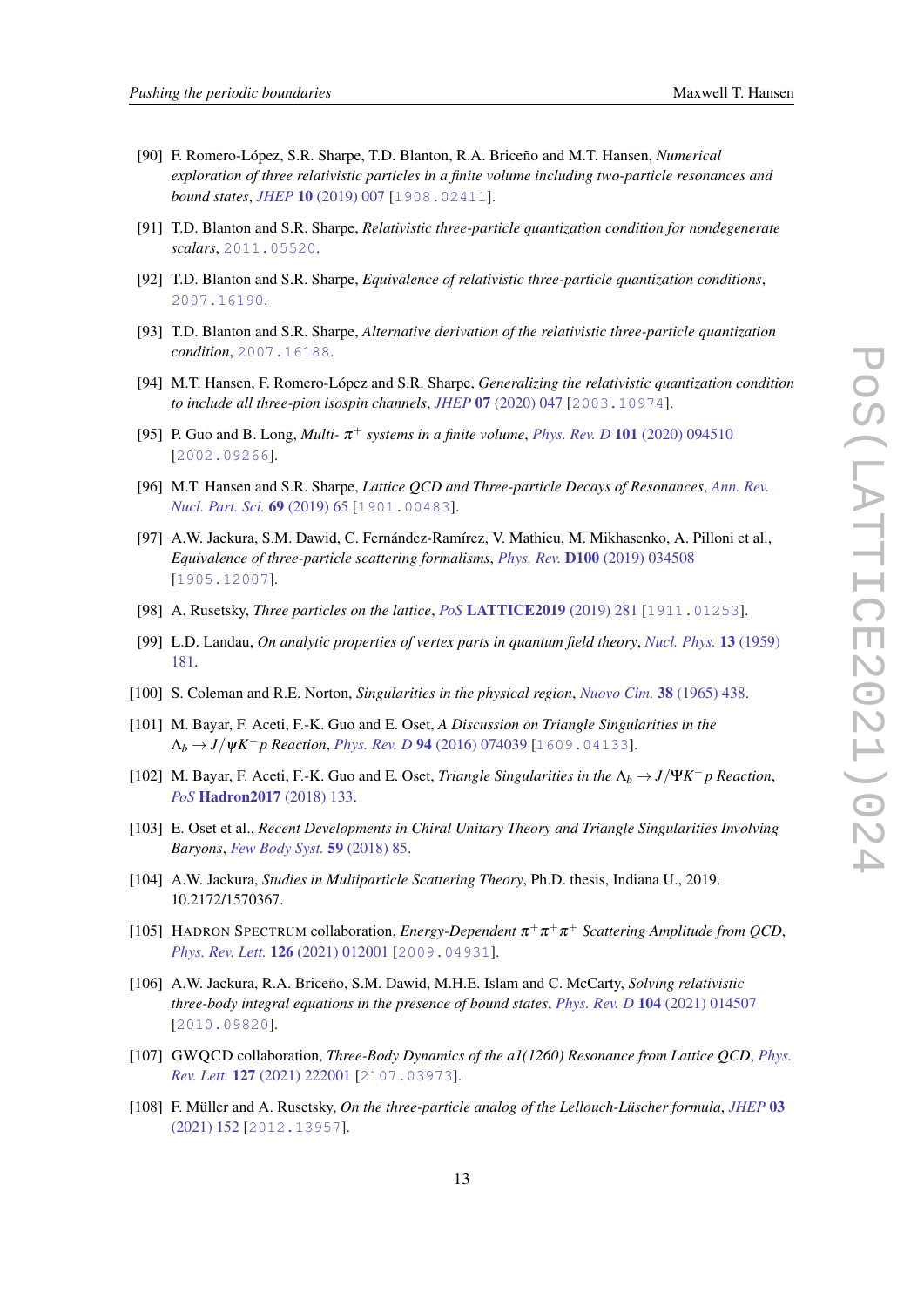- [109] M.T. Hansen, F. Romero-López and S.R. Sharpe, *Decay amplitudes to three hadrons from finite-volume matrix elements*, *JHEP* 04 [\(2021\) 113](https://doi.org/10.1007/JHEP04(2021)113) [[2101.10246](https://arxiv.org/abs/2101.10246)].
- [110] RBC, UKQCD collaboration, *Long-distance contributions to weak amplitudes*, in *28th International Symposium on Lattice Field Theory*, 12, 2010 [[1012.6034](https://arxiv.org/abs/1012.6034)].
- [111] RBC, UKQCD collaboration, *Long distance contribution to the KL-KS mass difference*, *[Phys. Rev.](https://doi.org/10.1103/PhysRevD.88.014508) D* 88 [\(2013\) 014508](https://doi.org/10.1103/PhysRevD.88.014508) [[1212.5931](https://arxiv.org/abs/1212.5931)].
- [112] Z. Bai, N.H. Christ, T. Izubuchi, C.T. Sachrajda, A. Soni and J. Yu, *K<sup>L</sup>* −*K<sup>S</sup> Mass Difference from Lattice QCD*, *[Phys. Rev. Lett.](https://doi.org/10.1103/PhysRevLett.113.112003)* 113 (2014) 112003 [[1406.0916](https://arxiv.org/abs/1406.0916)].
- [113] N.H. Christ, X. Feng, G. Martinelli and C.T. Sachrajda, *Effects of finite volume on the KL-K<sup>S</sup> mass difference*, *Phys. Rev. D* 91 [\(2015\) 114510](https://doi.org/10.1103/PhysRevD.91.114510) [[1504.01170](https://arxiv.org/abs/1504.01170)].
- [114] N.H. Christ, X. Feng, A. Juttner, A. Lawson, A. Portelli and C.T. Sachrajda, *First exploratory calculation of the long-distance contributions to the rare kaon decays*  $K \to \pi \ell^+ \ell^-$ , *[Phys. Rev. D](https://doi.org/10.1103/PhysRevD.94.114516)* 94 [\(2016\) 114516](https://doi.org/10.1103/PhysRevD.94.114516) [[1608.07585](https://arxiv.org/abs/1608.07585)].
- [115] Z. Bai, N.H. Christ, X. Feng, A. Lawson, A. Portelli and C.T. Sachrajda, *Exploratory Lattice QCD Study of the Rare Kaon Decay*  $K^+ \to \pi^+ \nu \bar{\nu}$ , *[Phys. Rev. Lett.](https://doi.org/10.1103/PhysRevLett.118.252001)* **118** (2017) 252001 [[1701.02858](https://arxiv.org/abs/1701.02858)].
- [116] Z. Bai, N.H. Christ, X. Feng, A. Lawson, A. Portelli and C.T. Sachrajda,  $K^+ \to \pi^+ \nu \bar{\nu}$  *decay amplitude from lattice QCD*, *Phys. Rev. D* 98 [\(2018\) 074509](https://doi.org/10.1103/PhysRevD.98.074509) [[1806.11520](https://arxiv.org/abs/1806.11520)].
- [117] RBC, UKQCD collaboration, *Lattice QCD study of the rare kaon decay*  $K^+ \to \pi^+ \nu \bar{\nu}$  *at a near-physical pion mass*, *Phys. Rev. D* 100 [\(2019\) 114506](https://doi.org/10.1103/PhysRevD.100.114506) [[1910.10644](https://arxiv.org/abs/1910.10644)].
- [118] R.A. Briceño, Z. Davoudi, M.T. Hansen, M.R. Schindler and A. Baroni, *Long-range electroweak amplitudes of single hadrons from Euclidean finite-volume correlation functions*, *[Phys. Rev. D](https://doi.org/10.1103/PhysRevD.101.014509)* 101 [\(2020\) 014509](https://doi.org/10.1103/PhysRevD.101.014509) [[1911.04036](https://arxiv.org/abs/1911.04036)].
- [119] S.R. Beane and M.J. Savage, *Two-Particle Elastic Scattering in a Finite Volume Including QED*, *Phys. Rev. D* 90 [\(2014\) 074511](https://doi.org/10.1103/PhysRevD.90.074511) [[1407.4846](https://arxiv.org/abs/1407.4846)].
- [120] NPLQCD, QCDSF collaboration, *Charged multihadron systems in lattice QCD+QED*, *[Phys. Rev.](https://doi.org/10.1103/PhysRevD.103.054504) D* 103 [\(2021\) 054504](https://doi.org/10.1103/PhysRevD.103.054504) [[2003.12130](https://arxiv.org/abs/2003.12130)].
- [121] N. Christ, X. Feng, J. Karpie and T. Nguyen, π −π *scattering, QED and finite-volume quantization*, [2111.04668](https://arxiv.org/abs/2111.04668).
- [122] S.L. Adler, *Consistency conditions on the strong interactions implied by a partially conserved axial vector current*, *Phys. Rev.* 137 [\(1965\) B1022](https://doi.org/10.1103/PhysRev.137.B1022).
- [123] S. Weinberg, *Pion scattering lengths*, *[Phys. Rev. Lett.](https://doi.org/10.1103/PhysRevLett.17.616)* 17 (1966) 616.
- [124] S. Weinberg, *Phenomenological Lagrangians*, *Physica* A96 [\(1979\) 327.](https://doi.org/10.1016/0378-4371(79)90223-1)
- [125] J. Gasser and H. Leutwyler, *Chiral Perturbation Theory to One Loop*, *[Annals Phys.](https://doi.org/10.1016/0003-4916(84)90242-2)* 158 (1984) 142.
- [126] F.J. Yndurain, *Low-energy pion physics*, [hep-ph/0212282](https://arxiv.org/abs/hep-ph/0212282).
- [127] J.R. Pelaez, A. Rodas and J. Ruiz De Elvira, *Global parameterization of* ππ *scattering up to 2* GeV, *[Eur. Phys. J. C](https://doi.org/10.1140/epjc/s10052-019-7509-6)* 79 (2019) 1008 [[1907.13162](https://arxiv.org/abs/1907.13162)].
- [128] T.D. Blanton, F. Romero-López and S.R. Sharpe, *I* = 3 *three-pion scattering amplitude from lattice QCD*, *[Phys. Rev. Lett.](https://doi.org/10.1103/PhysRevLett.124.032001)* 124 (2020) 032001 [[1909.02973](https://arxiv.org/abs/1909.02973)].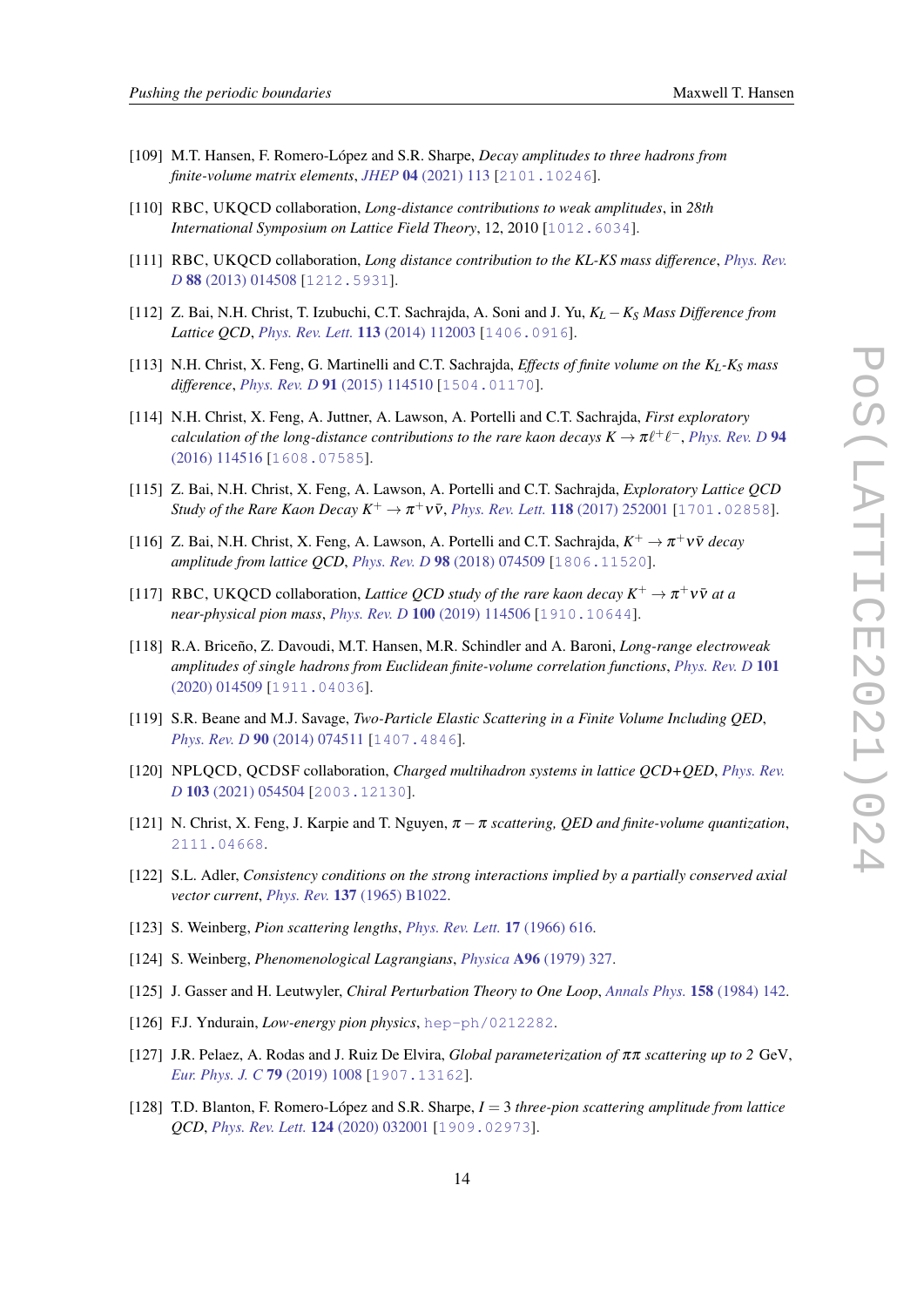- [129] A. Francis, J.R. Green, P.M. Junnarkar, C. Miao, T.D. Rae and H. Wittig, *Lattice QCD study of the H dibaryon using hexaquark and two-baryon interpolators*, *Phys. Rev. D* 99 [\(2019\) 074505](https://doi.org/10.1103/PhysRevD.99.074505) [[1805.03966](https://arxiv.org/abs/1805.03966)].
- [130] M. Mai and M. Döring, *Finite-Volume Spectrum of*  $\pi^+\pi^+$  and  $\pi^+\pi^+\pi^+$  *Systems, [Phys. Rev. Lett.](https://doi.org/10.1103/PhysRevLett.122.062503)* 122 [\(2019\) 062503](https://doi.org/10.1103/PhysRevLett.122.062503) [[1807.04746](https://arxiv.org/abs/1807.04746)].
- [131] C. Andersen, J. Bulava, B. Hörz and C. Morningstar, *The I* = 1 *pion-pion scattering amplitude and timelike pion form factor from*  $N_f = 2 + 1$  *lattice OCD*, *[Nucl. Phys. B](https://doi.org/10.1016/j.nuclphysb.2018.12.018)* 939 (2019) 145 [[1808.05007](https://arxiv.org/abs/1808.05007)].
- [132] R. Brett, J. Bulava, J. Fallica, A. Hanlon, B. Hörz and C. Morningstar, *K*π *scattering and excited meson spectroscopy using the Stocastic LapH method*, *PoS* [LATTICE2018](https://doi.org/10.22323/1.334.0071) (2019) 071 [[1810.11311](https://arxiv.org/abs/1810.11311)].
- [133] U. Skerbis and S. Prelovsek, *Nucleon-J*/ψ *and nucleon-*η*<sup>c</sup> scattering in P<sup>c</sup> pentaquark channels from LQCD*, *Phys. Rev. D* 99 [\(2019\) 094505](https://doi.org/10.1103/PhysRevD.99.094505) [[1811.02285](https://arxiv.org/abs/1811.02285)].
- [134] G. Rendon, L. Leskovec, S. Meinel, J. Negele, S. Paul, M. Petschlies et al., *K*π *scattering and the K*<sup>\*</sup>(892) *resonance in 2+1 flavor QCD*, *PoS* [LATTICE2018](https://doi.org/10.22323/1.334.0073) (2019) 073 [[1811.10750](https://arxiv.org/abs/1811.10750)].
- [135] S. Collins, D. Mohler, M. Padmanath, S. Piemonte, S. Prelovsek and S. Weishäupl, *Charmonium resonances from 2+1 flavor CLS lattices*, *PoS* [Confinement2018](https://doi.org/10.22323/1.336.0117) (2019) 117 [[1812.06908](https://arxiv.org/abs/1812.06908)].
- [136] D.J. Wilson, R.A. Briceño, J.J. Dudek, R.G. Edwards and C.E. Thomas, *The quark-mass dependence of elastic* π*K scattering from QCD*, *[Phys. Rev. Lett.](https://doi.org/10.1103/PhysRevLett.123.042002)* 123 (2019) 042002 [[1904.03188](https://arxiv.org/abs/1904.03188)].
- [137] A.J. Woss, C.E. Thomas, J.J. Dudek, R.G. Edwards and D.J. Wilson,  $b_1$  *resonance in coupled*  $\pi \omega$ *,* πφ *scattering from lattice QCD*, *Phys. Rev.* D100 [\(2019\) 054506](https://doi.org/10.1103/PhysRevD.100.054506) [[1904.04136](https://arxiv.org/abs/1904.04136)].
- [138] S. Piemonte, S. Collins, D. Mohler, M. Padmanath and S. Prelovsek, *Charmonium resonances with*  $J^{PC} = 1^{--}$  *and* 3<sup> $--$ </sup> *from*  $\bar{D}D$  *scattering on the lattice*, *Phys. Rev.* D 100 [\(2019\) 074505](https://doi.org/10.1103/PhysRevD.100.074505) [[1905.03506](https://arxiv.org/abs/1905.03506)].
- [139] C. Culver, M. Mai, A. Alexandru, M. Döring and F.X. Lee, *Pion scattering in the isospin I* = 2 *channel from elongated lattices*, *Phys. Rev. D* 100 [\(2019\) 034509](https://doi.org/10.1103/PhysRevD.100.034509) [[1905.10202](https://arxiv.org/abs/1905.10202)].
- [140] LHPC-CYPRUS-BONN GROUP collaboration, *The* ρ *radiative decay width from lattice QCD*, *[PoS](https://doi.org/10.22323/1.317.0080)* CD2018 [\(2019\) 080](https://doi.org/10.22323/1.317.0080).
- [141] M. Mai, C. Culver, A. Alexandru, M. Döring and F.X. Lee, *Cross-channel study of pion scattering from lattice QCD*, *Phys. Rev. D* 100 [\(2019\) 114514](https://doi.org/10.1103/PhysRevD.100.114514) [[1908.01847](https://arxiv.org/abs/1908.01847)].
- [142] M. Mai, M. Döring, C. Culver and A. Alexandru, *Three-body unitarity versus finite-volume*  $\pi^+\pi^+\pi^+$  spectrum from lattice QCD, *Phys. Rev. D* 101 [\(2020\) 054510](https://doi.org/10.1103/PhysRevD.101.054510) [[1909.05749](https://arxiv.org/abs/1909.05749)].
- [143] R. Brett, J. Bulava, D. Darvish, J. Fallica, A. Hanlon, B. Hörz et al., *Spectroscopy From The Lattice: The Scalar Glueball*, *[AIP Conf. Proc.](https://doi.org/10.1063/5.0008566)* 2249 (2020) 030032 [[1909.07306](https://arxiv.org/abs/1909.07306)].
- [144] D. Darvish, R. Brett, J. Bulava, J. Fallica, A. Hanlon, B. Hörz et al., *Including Tetraquark Operators in the Low-Lying Scalar Meson Sectors in Lattice QCD*, *[AIP Conf. Proc.](https://doi.org/10.1063/5.0008966)* 2249 (2020) 030021 [[1909.07747](https://arxiv.org/abs/1909.07747)].
- [145] F. Erben, J.R. Green, D. Mohler and H. Wittig, *Rho resonance, timelike pion form factor, and implications for lattice studies of the hadronic vacuum polarization, Phys. Rev. D 101 [\(2020\) 054504](https://doi.org/10.1103/PhysRevD.101.054504)* [[1910.01083](https://arxiv.org/abs/1910.01083)].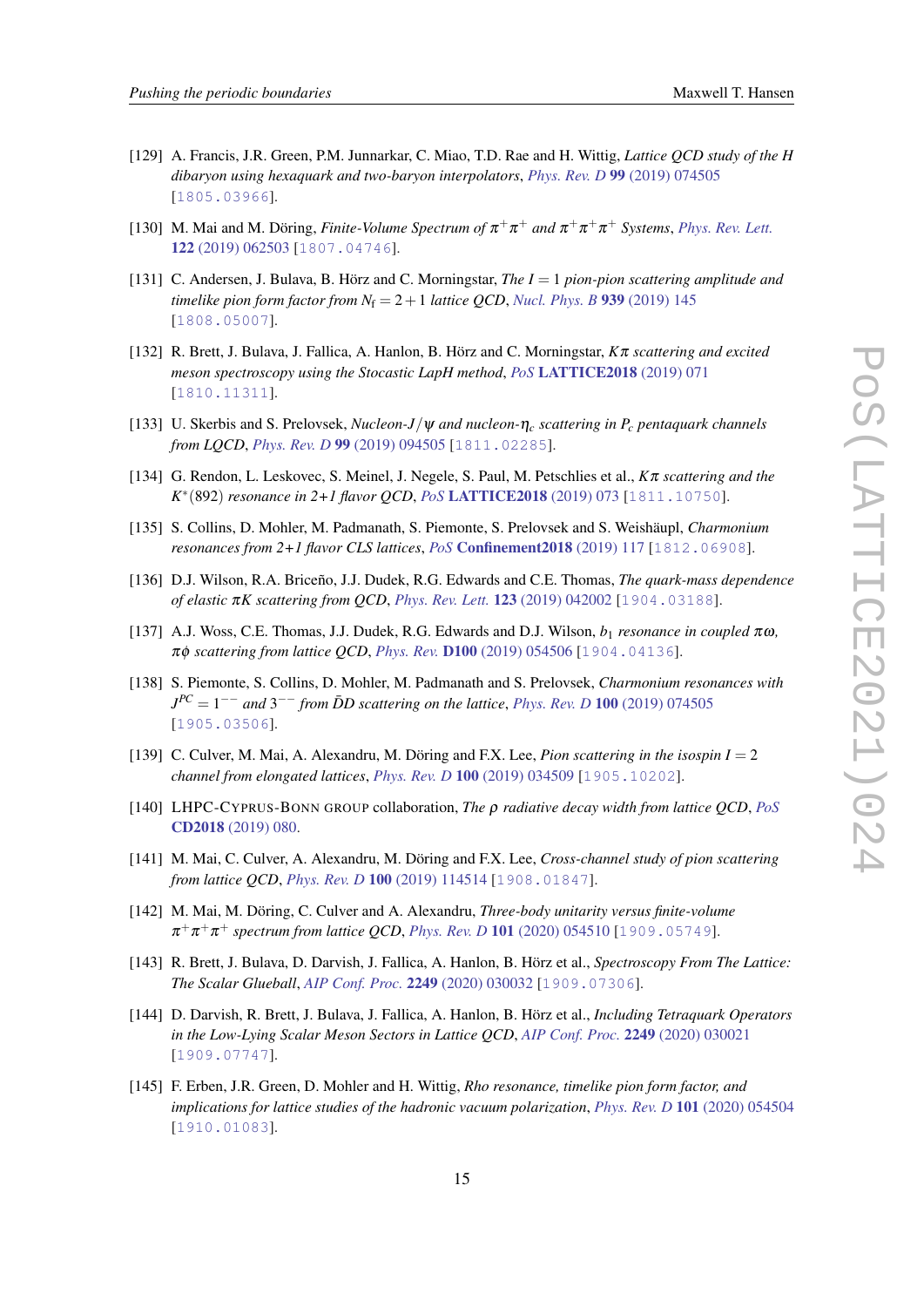- [146] F. Romero-López, A. Donini, P. Hernández and C. Pena, *Meson interactions at large N<sup>c</sup> from Lattice QCD*, *PoS* [LATTICE2019](https://doi.org/10.22323/1.363.0005) (2019) 005 [[1910.10418](https://arxiv.org/abs/1910.10418)].
- [147] T. Janowski, V. Drach and S. Prelovsek, *Resonance Study of SU(2) Model with 2 Fundamental Flavours of Fermions*, *PoS* [LATTICE2019](https://doi.org/10.22323/1.363.0123) (2019) 123 [[1910.13847](https://arxiv.org/abs/1910.13847)].
- [148] C. Culver, M. Mai, R. Brett, A. Alexandru and M. Döring, *Three pion spectrum in the I* = 3 *channel from lattice QCD*, *Phys. Rev. D* 101 [\(2020\) 114507](https://doi.org/10.1103/PhysRevD.101.114507) [[1911.09047](https://arxiv.org/abs/1911.09047)].
- [149] C.W. Andersen, J. Bulava, B. Hörz and C. Morningstar, *I* = 3/2*N*π *scattering and the* ∆*(1232) resonance on*  $N_f = 2 + 1$  *CLS ensembles using the stochastic LapH method, PoS* [LATTICE2019](https://doi.org/10.22323/1.363.0039) [\(2019\) 039](https://doi.org/10.22323/1.363.0039) [[1911.10021](https://arxiv.org/abs/1911.10021)].
- [150] C. Alexandrou et al., *Low-energy pion-nucleon scattering and the* ∆ *resonance in lattice QCD*, *[EPJ](https://doi.org/10.1051/epjconf/202024102006) Web Conf.* 241 [\(2020\) 02006](https://doi.org/10.1051/epjconf/202024102006).
- [151] L. Leskovec, S. Meinel, G. Rendon, J.W. Negele, A. Pochinsky, M. Petschlies et al., ππ *and K*π *scattering amplitudes from lattice QCD*, in *18th International Conference on Hadron Spectroscopy and Structure*, pp. 438–442, 2020, [DOI.](https://doi.org/10.1142/9789811219313_0073)
- [152] S. Prelovsek, *Lattice spectroscopy (focus on exotics)*, *PoS* [Beauty2019](https://doi.org/10.22323/1.377.0009) (2020) 009 [[2001.01767](https://arxiv.org/abs/2001.01767)].
- [153] RBC, UKQCD collaboration, *Direct CP violation and the* ∆*I* = 1/2 *rule in K* → ππ *decay from the standard model*, *Phys. Rev. D* 102 [\(2020\) 054509](https://doi.org/10.1103/PhysRevD.102.054509) [[2004.09440](https://arxiv.org/abs/2004.09440)].
- [154] RBC, UKQCD collaboration,  $K \to \pi \pi$  *decay,*  $\varepsilon'$  *and the RBC-UKQCD kaon physics program, [J.](https://doi.org/10.1088/1742-6596/1526/1/012012) [Phys. Conf. Ser.](https://doi.org/10.1088/1742-6596/1526/1/012012)* 1526 (2020) 012012.
- [155] G. Rendon, L. Leskovec, S. Meinel, J. Negele, S. Paul, M. Petschlies et al., *I* = 1/2 *S-wave and P-wave K*π *scattering and the* κ *and K*<sup>∗</sup> *resonances from lattice QCD*, *[Phys. Rev. D](https://doi.org/10.1103/PhysRevD.102.114520)* 102 (2020) [114520](https://doi.org/10.1103/PhysRevD.102.114520) [[2006.14035](https://arxiv.org/abs/2006.14035)].
- [156] EXTENDED TWISTED MASS, ETM collaboration, *The* ρ*-resonance from N<sup>f</sup> = 2 lattice QCD including the physical pion mass*, *Phys. Lett. B* 819 [\(2021\) 136449](https://doi.org/10.1016/j.physletb.2021.136449) [[2006.13805](https://arxiv.org/abs/2006.13805)].
- [157] HADRON SPECTRUM collaboration, *Excited and exotic bottomonium spectroscopy from lattice QCD*, *JHEP* 02 [\(2021\) 214](https://doi.org/10.1007/JHEP02(2021)214) [[2008.02656](https://arxiv.org/abs/2008.02656)].
- [158] M. Fischer, B. Kostrzewa, L. Liu, F. Romero-López, M. Ueding and C. Urbach, *Scattering of two and three physical pions at maximal isospin from lattice QCD*, [2008.03035](https://arxiv.org/abs/2008.03035).
- [159] HADRON SPECTRUM collaboration,  $DKI = 0$ ,  $\overline{K}I = 0$ , 1 scattering and the  $D_{s0}^{*}(2317)$  from lattice *QCD*, *JHEP* 02 [\(2021\) 100](https://doi.org/10.1007/JHEP02(2021)100) [[2008.06432](https://arxiv.org/abs/2008.06432)].
- [160] HADRON SPECTRUM collaboration, *Decays of an exotic* 1−+ *hybrid meson resonance in QCD*, *Phys. Rev. D* 103 [\(2021\) 054502](https://doi.org/10.1103/PhysRevD.103.054502) [[2009.10034](https://arxiv.org/abs/2009.10034)].
- [161] B. Hörz et al., *Two-nucleon S-wave interactions at the SU*(3) *flavor-symmetric point with*  $m_{ud} \simeq m_s^{\text{phys}}$ : A first lattice QCD calculation with the stochastic Laplacian Heaviside method, [Phys.](https://doi.org/10.1103/PhysRevC.103.014003) *Rev. C* 103 [\(2021\) 014003](https://doi.org/10.1103/PhysRevC.103.014003) [[2009.11825](https://arxiv.org/abs/2009.11825)].
- [162] NPLQCD collaboration, *Low-energy scattering and effective interactions of two baryons at m*<sub>π</sub> ∼ 450 *MeV from lattice quantum chromodynamics, Phys. Rev. D* 103 [\(2021\) 054508](https://doi.org/10.1103/PhysRevD.103.054508) [[2009.12357](https://arxiv.org/abs/2009.12357)].
- [163] A. Alexandru, R. Brett, C. Culver, M. Döring, D. Guo, F.X. Lee et al., *Finite-volume energy spectrum of the K*−*K* −*K* − *system*, *Phys. Rev. D* 102 [\(2020\) 114523](https://doi.org/10.1103/PhysRevD.102.114523) [[2009.12358](https://arxiv.org/abs/2009.12358)].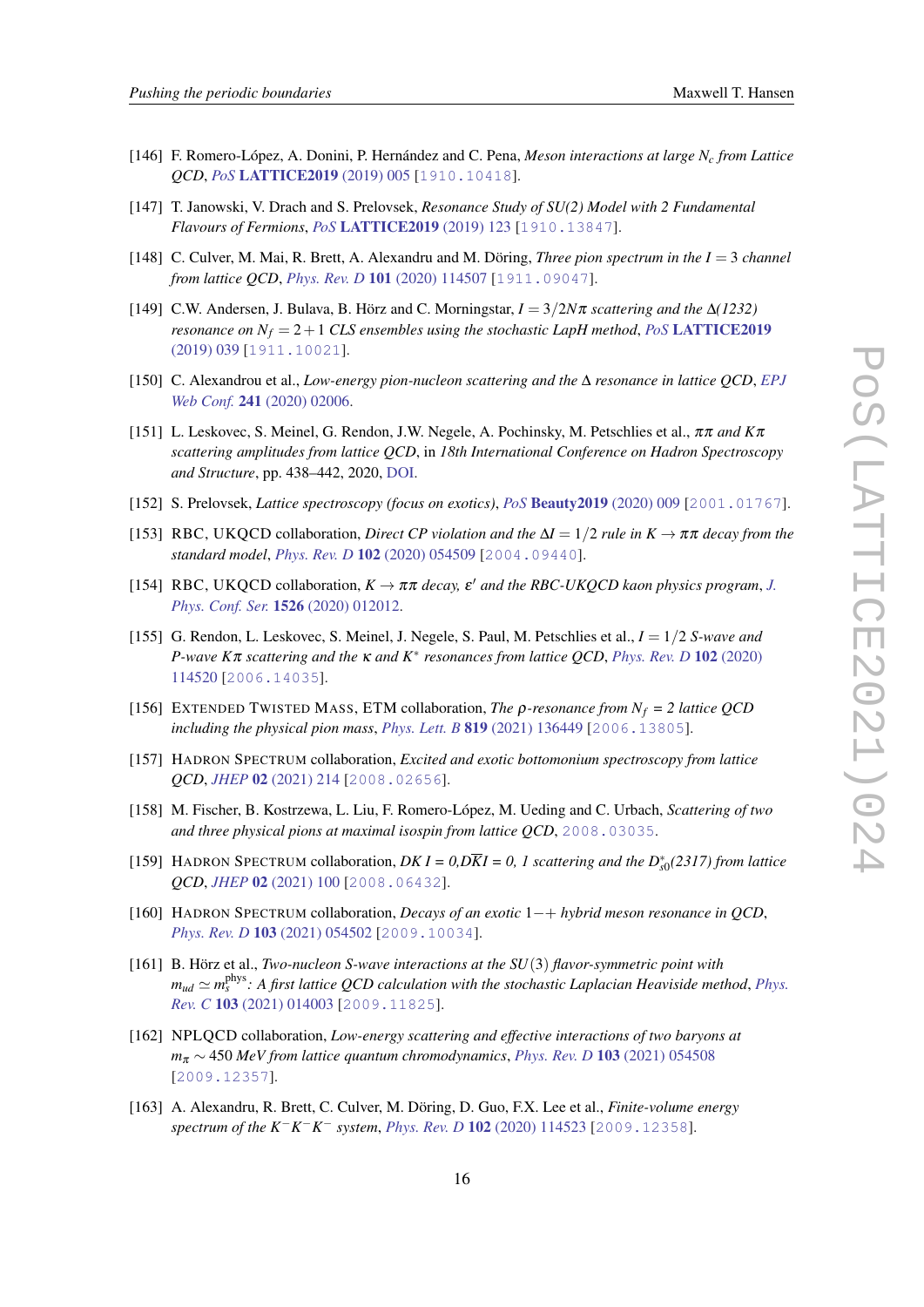- [164] S. Prelovsek, S. Collins, D. Mohler, M. Padmanath and S. Piemonte, *Charmonium-like resonances with*  $J^{PC} = 0^{++}$ ,  $2^{++}$  *in coupled*  $D\overline{D}$ ,  $D_s\overline{D}_s$  *scattering on the lattice*, *JHEP* 06 [\(2021\) 035](https://doi.org/10.1007/JHEP06(2021)035) [[2011.02542](https://arxiv.org/abs/2011.02542)].
- [165] HADRON SPECTRUM collaboration, *Excited J*−− *meson resonances at the SU(3) flavor point from lattice QCD*, *Phys. Rev. D* 103 [\(2021\) 074502](https://doi.org/10.1103/PhysRevD.103.074502) [[2012.00518](https://arxiv.org/abs/2012.00518)].
- [166] V. Drach, T. Janowski, C. Pica and S. Prelovsek, *Scattering of Goldstone Bosons and resonance production in a Composite Higgs model on the lattice*, *JHEP* 04 [\(2021\) 117](https://doi.org/10.1007/JHEP04(2021)117) [[2012.09761](https://arxiv.org/abs/2012.09761)].
- [167] G. Silvi et al., *P-wave nucleon-pion scattering amplitude in the* ∆*(1232) channel from lattice QCD*, *Phys. Rev. D* 103 [\(2021\) 094508](https://doi.org/10.1103/PhysRevD.103.094508) [[2101.00689](https://arxiv.org/abs/2101.00689)].
- [168] R. Brett, C. Culver, M. Mai, A. Alexandru, M. Döring and F.X. Lee, *Three-body interactions from the finite-volume QCD spectrum*, *Phys. Rev. D* 104 [\(2021\) 014501](https://doi.org/10.1103/PhysRevD.104.014501) [[2101.06144](https://arxiv.org/abs/2101.06144)].
- [169] NPLQCD collaboration, *Axial charge of the triton from lattice QCD*, *[Phys. Rev. D](https://doi.org/10.1103/PhysRevD.103.074511)* 103 (2021) [074511](https://doi.org/10.1103/PhysRevD.103.074511) [[2102.03805](https://arxiv.org/abs/2102.03805)].
- [170] HADRON SPECTRUM collaboration, *Isospin-1/2 D*π *scattering and the lightest D*<sup>∗</sup> 0 *resonance from lattice QCD*, *JHEP* 07 [\(2021\) 123](https://doi.org/10.1007/JHEP07(2021)123) [[2102.04973](https://arxiv.org/abs/2102.04973)].
- [171] J.R. Green, A.D. Hanlon, P.M. Junnarkar and H. Wittig, *Weakly Bound H Dibaryon from SU(3)-Flavor-Symmetric QCD*, *[Phys. Rev. Lett.](https://doi.org/10.1103/PhysRevLett.127.242003)* 127 (2021) 242003 [[2103.01054](https://arxiv.org/abs/2103.01054)].
- [172] RBC, UKQCD collaboration, *Lattice determination of I=0 and 2* ππ *scattering phase shifts with a physical pion mass*, *Phys. Rev. D* 104 [\(2021\) 114506](https://doi.org/10.1103/PhysRevD.104.114506) [[2103.15131](https://arxiv.org/abs/2103.15131)].
- [173] T.D. Blanton, A.D. Hanlon, B. Hörz, C. Morningstar, F. Romero-López and S.R. Sharpe, *Interactions of two and three mesons including higher partial waves from lattice QCD*, *[JHEP](https://doi.org/10.1007/JHEP10(2021)023)* 10 [\(2021\) 023](https://doi.org/10.1007/JHEP10(2021)023) [[2106.05590](https://arxiv.org/abs/2106.05590)].
- [174] V. Drach, P. Fritzsch, A. Rago and F. Romero-López, *Singlet channel scattering in a Composite Higgs model on the lattice*, [2107.09974](https://arxiv.org/abs/2107.09974).
- [175] S. Amarasinghe, R. Baghdadi, Z. Davoudi, W. Detmold, M. Illa, A. Parreno et al., *A variational study of two-nucleon systems with lattice QCD*, [2108.10835](https://arxiv.org/abs/2108.10835).
- [176] J. Baeza-Ballesteros, P. Hernández and F. Romero-López, ππ *scattering at Large Nc*, in *38th International Symposium on Lattice Field Theory*, 10, 2021 [[2110.15671](https://arxiv.org/abs/2110.15671)].
- [177] S. Prelovsek, S. Collins, D. Mohler, M. Padmanath and S. Piemonte, *Charmonium-like resonances in coupled DD-D*<sub>s</sub> $\bar{D}_s$  *scattering*, in 38th International Symposium on Lattice Field Theory, 11, 2021 [[2111.02934](https://arxiv.org/abs/2111.02934)].
- [178] C. Morningstar, J. Bulava, A.D. Hanlon, B. Hörz, D. Mohler, A. Nicholson et al., *Progress on Meson-Baryon Scattering*, in *38th International Symposium on Lattice Field Theory*, 11, 2021 [[2111.07755](https://arxiv.org/abs/2111.07755)].
- [179] J.R. Green, A.D. Hanlon, P.M. Junnarkar and H. Wittig, *Continuum limit of baryon-baryon scattering with SU(3) flavor symmetry*, in *38th International Symposium on Lattice Field Theory*, 11, 2021 [[2111.09675](https://arxiv.org/abs/2111.09675)].
- [180] M. Padmanath, J. Bulava, J.R. Green, A.D. Hanlon, B. Hörz, P. Junnarkar et al., *H dibaryon away from the SU*(3)*<sup>f</sup> symmetric point*, in *38th International Symposium on Lattice Field Theory*, 11, 2021 [[2111.11541](https://arxiv.org/abs/2111.11541)].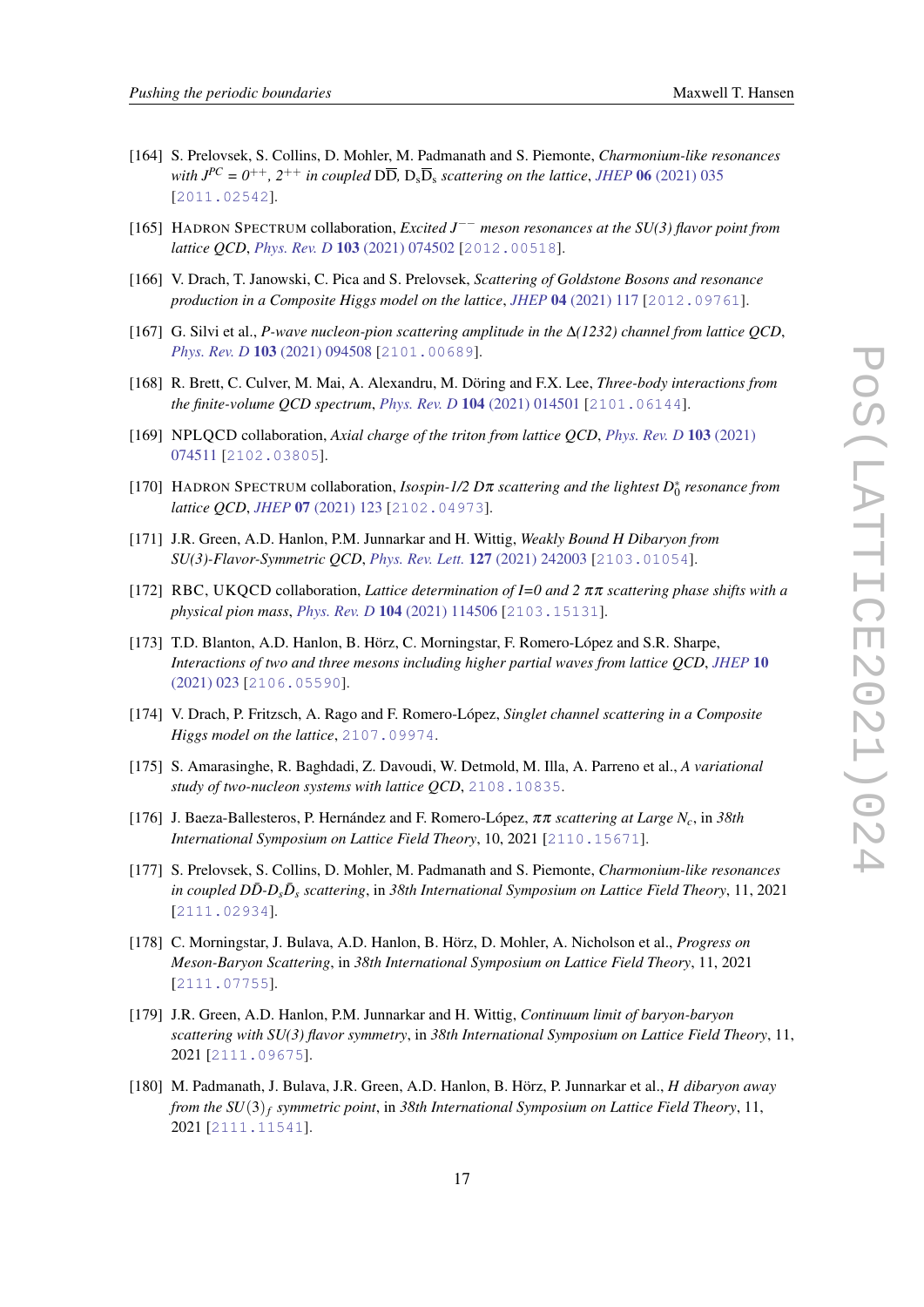- [181] M. Garofalo, F. Romero-López, A. Rusetsky and C. Urbach, *Scattering from generalised lattice* φ 4 *theory*, in *38th International Symposium on Lattice Field Theory*, 11, 2021 [[2111.15447](https://arxiv.org/abs/2111.15447)].
- [182] RBC, UKQCD collaboration, *Coulomb corrections to pi-pi scattering*, in *38th International Symposium on Lattice Field Theory*, 11, 2021 [[2112.00153](https://arxiv.org/abs/2112.00153)].
- [183] D. Sadasivan, A. Alexandru, H. Akdag, F. Amorim, R. Brett, C. Culver et al., *Pole position of the a*1(1260) *resonance in a three-body unitary framework*, [2112.03355](https://arxiv.org/abs/2112.03355).
- [184] A. Nicholson et al., *Toward a resolution of the NN controversy*, in *38th International Symposium on Lattice Field Theory*, 12, 2021 [[2112.04569](https://arxiv.org/abs/2112.04569)].
- [185] S. Paul, A.D. Hanlon, B. Hörz, D. Mohler, C. Morningstar and H. Wittig, *I* = 1π*-*π *scattering at the physical point*, in *38th International Symposium on Lattice Field Theory*, 12, 2021 [[2112.07385](https://arxiv.org/abs/2112.07385)].
- [186] HADRON SPECTRUM collaboration, *Resonances in coupled* π*K* −η*K scattering from quantum chromodynamics*, *[Phys. Rev. Lett.](https://doi.org/10.1103/PhysRevLett.113.182001)* 113 (2014) 182001 [[1406.4158](https://arxiv.org/abs/1406.4158)].
- [187] D.J. Wilson, J.J. Dudek, R.G. Edwards and C.E. Thomas, *Resonances in coupled* π*K*,η*K scattering from lattice QCD*, *Phys. Rev.* D91 [\(2015\) 054008](https://doi.org/10.1103/PhysRevD.91.054008) [[1411.2004](https://arxiv.org/abs/1411.2004)].
- [188] D.J. Wilson, R.A. Briceño, J.J. Dudek, R.G. Edwards and C.E. Thomas, *Coupled* ππ,*KK scattering* ¯ *in P-wave and the* ρ *resonance from lattice QCD*, *Phys. Rev.* D92 [\(2015\) 094502](https://doi.org/10.1103/PhysRevD.92.094502) [[1507.02599](https://arxiv.org/abs/1507.02599)].
- [189] HADRON SPECTRUM collaboration, *An a*<sup>0</sup> *resonance in strongly coupled* πη*, KK scattering from lattice QCD*, *Phys. Rev.* D93 [\(2016\) 094506](https://doi.org/10.1103/PhysRevD.93.094506) [[1602.05122](https://arxiv.org/abs/1602.05122)].
- [190] G. Moir, M. Peardon, S.M. Ryan, C.E. Thomas and D.J. Wilson, *Coupled-Channel D*π*, D*η *and*  $D_s\bar{K}$  Scattering from Lattice QCD, JHEP 10 [\(2016\) 011](https://doi.org/10.1007/JHEP10(2016)011) [[1607.07093](https://arxiv.org/abs/1607.07093)].
- [191] D.J. Wilson, *Resonances in Coupled-Channel Scattering*, *PoS* [LATTICE2016](https://doi.org/10.22323/1.256.0016) (2016) 016 [[1611.07281](https://arxiv.org/abs/1611.07281)].
- [192] X.-Y. Guo, Y. Heo and M.F.M. Lutz, *On chiral extrapolations of charmed meson masses and coupled-channel reaction dynamics*, *Phys. Rev. D* 98 [\(2018\) 014510](https://doi.org/10.1103/PhysRevD.98.014510) [[1801.10122](https://arxiv.org/abs/1801.10122)].
- [193] R. Brett, J. Bulava, J. Fallica, A. Hanlon, B. Horz and C. Morningstar, *Determination of s- and p-wave I* =  $1/2$  *K* $\pi$  *scattering amplitudes in*  $N_f = 2 + 1$  *lattice QCD*, *[Nucl. Phys.](https://doi.org/10.1016/j.nuclphysb.2018.05.008)* **B932** (2018) 29 [[1802.03100](https://arxiv.org/abs/1802.03100)].
- [194] A. Woss, C.E. Thomas, J.J. Dudek, R.G. Edwards and D.J. Wilson, *Dynamically-coupled partial-waves in*  $\rho \pi$  *isospin-2 scattering from lattice OCD, JHEP* 07 [\(2018\) 043](https://doi.org/10.1007/JHEP07(2018)043) [[1802.05580](https://arxiv.org/abs/1802.05580)].
- [195] R.A. Briceño, J.J. Dudek and L. Leskovec, *Constraining*  $1 + \mathscr{J} \rightarrow 2$  *coupled-channel amplitudes in finite-volume*, *Phys. Rev. D* 104 [\(2021\) 054509](https://doi.org/10.1103/PhysRevD.104.054509) [[2105.02017](https://arxiv.org/abs/2105.02017)].
- [196] R.A. Briceño, J.J. Dudek and R.D. Young, *Scattering processes and resonances from lattice QCD*, *[Rev. Mod. Phys.](https://doi.org/10.1103/RevModPhys.90.025001)* 90 (2018) 025001 [[1706.06223](https://arxiv.org/abs/1706.06223)].
- [197] R.A. Briceño, *Resonances from lattice QCD*, *[EPJ Web Conf.](https://doi.org/10.1051/epjconf/201817501016)* 175 (2018) 01016.
- [198] J. Bulava, *Meson-Nucleon Scattering Amplitudes from Lattice QCD*, *[AIP Conf. Proc.](https://doi.org/10.1063/5.0008643)* 2249 (2020) [020006](https://doi.org/10.1063/5.0008643) [[1909.13097](https://arxiv.org/abs/1909.13097)].
- [199] R.G. Edwards, *Hadron Spectroscopy*, *PoS* [LATTICE2019](https://doi.org/10.22323/1.363.0253) (2020) 253.
- [200] M. Mai, M. Döring and A. Rusetsky, *Multi-particle systems on the lattice and chiral extrapolations: a brief review*, *[Eur. Phys. J. ST](https://doi.org/10.1140/epjs/s11734-021-00146-5)* 230 (2021) 1623 [[2103.00577](https://arxiv.org/abs/2103.00577)].